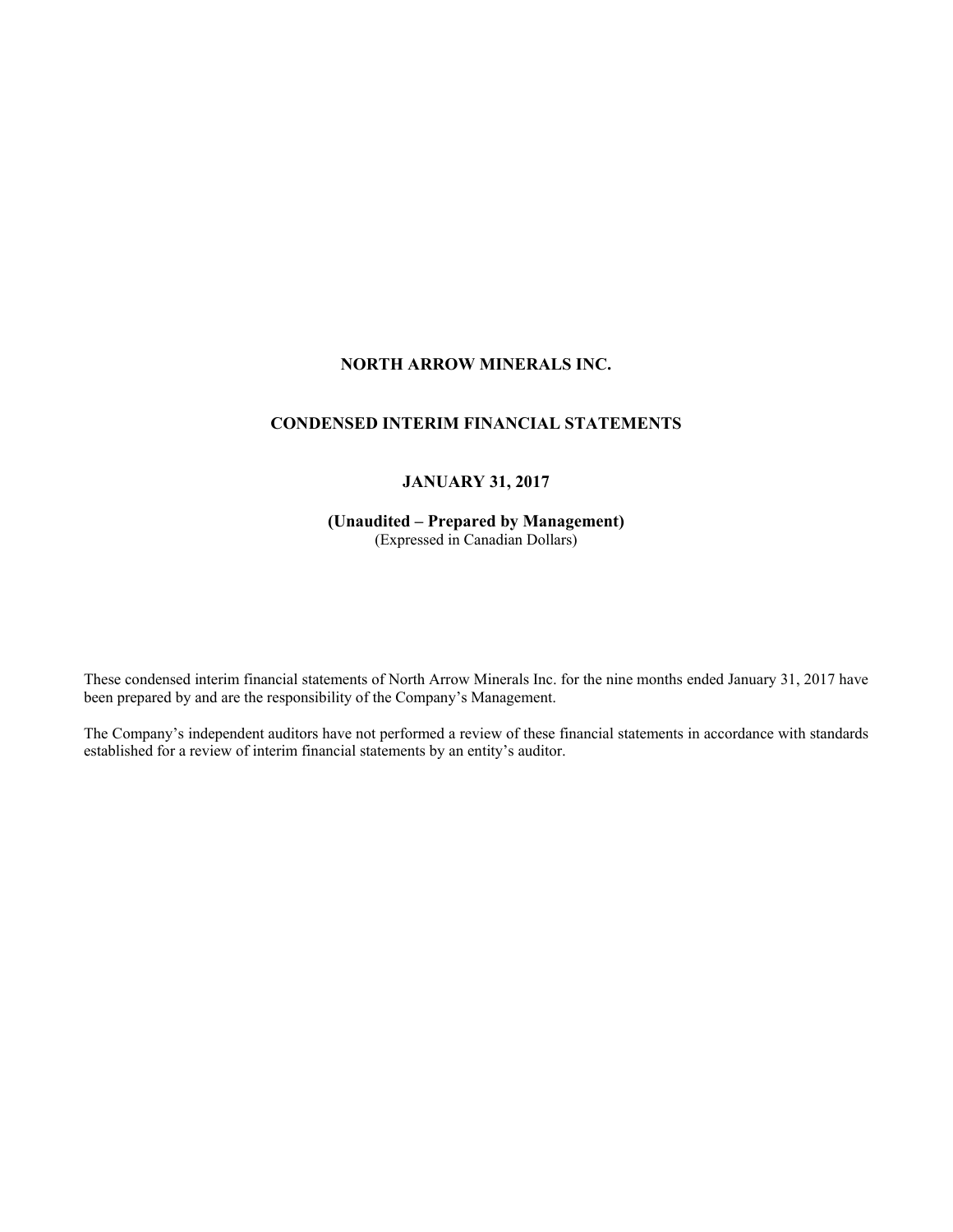### **NORTH ARROW MINERALS INC. CONDENSED INTERIM STATEMENTS OF FINANCIAL POSITION As at (Expressed in Canadian Dollars) (Unaudited- Prepared by Management)**

|                                                   | <b>January 31, 2017</b> |                           | April 30, 2016 |
|---------------------------------------------------|-------------------------|---------------------------|----------------|
| <b>ASSETS</b>                                     |                         |                           |                |
| Current                                           |                         |                           |                |
| Cash                                              | \$<br>738,167           | \$                        | 2,507,640      |
| Receivables (Note 5)                              | 53,869                  |                           | 117,880        |
| Marketable securities (Note 6)                    | 189,006                 |                           | 375            |
| Prepaid expenses                                  | 28,419                  |                           | 15,419         |
|                                                   | 1,009,461               |                           | 2,641,314      |
| <b>Equipment</b> (Note 7)                         | 72,472                  |                           | 86,979         |
| <b>Exploration and evaluation assets (Note 8)</b> | 11,472,600              |                           | 10,556,971     |
|                                                   | \$<br>12,554,533        | \$                        | 13,285,264     |
| <b>LIABILITIES</b>                                |                         |                           |                |
| Current                                           |                         |                           |                |
| Accounts payable and accrued liabilities (Note 9) | \$<br>106,318           | $\boldsymbol{\mathsf{S}}$ | 606,421        |
| Due to related parties (Note 11)                  | 2,249                   |                           | 2,249          |
|                                                   | 108,567                 |                           | 608,670        |
| <b>SHAREHOLDERS EQUITY</b>                        |                         |                           |                |
| Capital stock (Note 10)                           | 28,719,107              |                           | 28,719,107     |
| Share-based payment reserve (Note 10)             | 3,143,846               |                           | 3,141,778      |
| Investment revaluation reserve                    | 5,163                   |                           | (15, 113)      |
| Deficit                                           | (19, 422, 150)          |                           | (19, 169, 178) |
|                                                   | 12,445,966              |                           | 12,676,594     |
|                                                   | \$<br>12,554,533        | \$                        | 13,285,264     |

**Approved and authorized on behalf of the Board on March 24, 2017:**

*"D. Grenville Thomas"* Director *"Blair Murdoch"* Director

The accompanying notes are an integral part of these financial statements.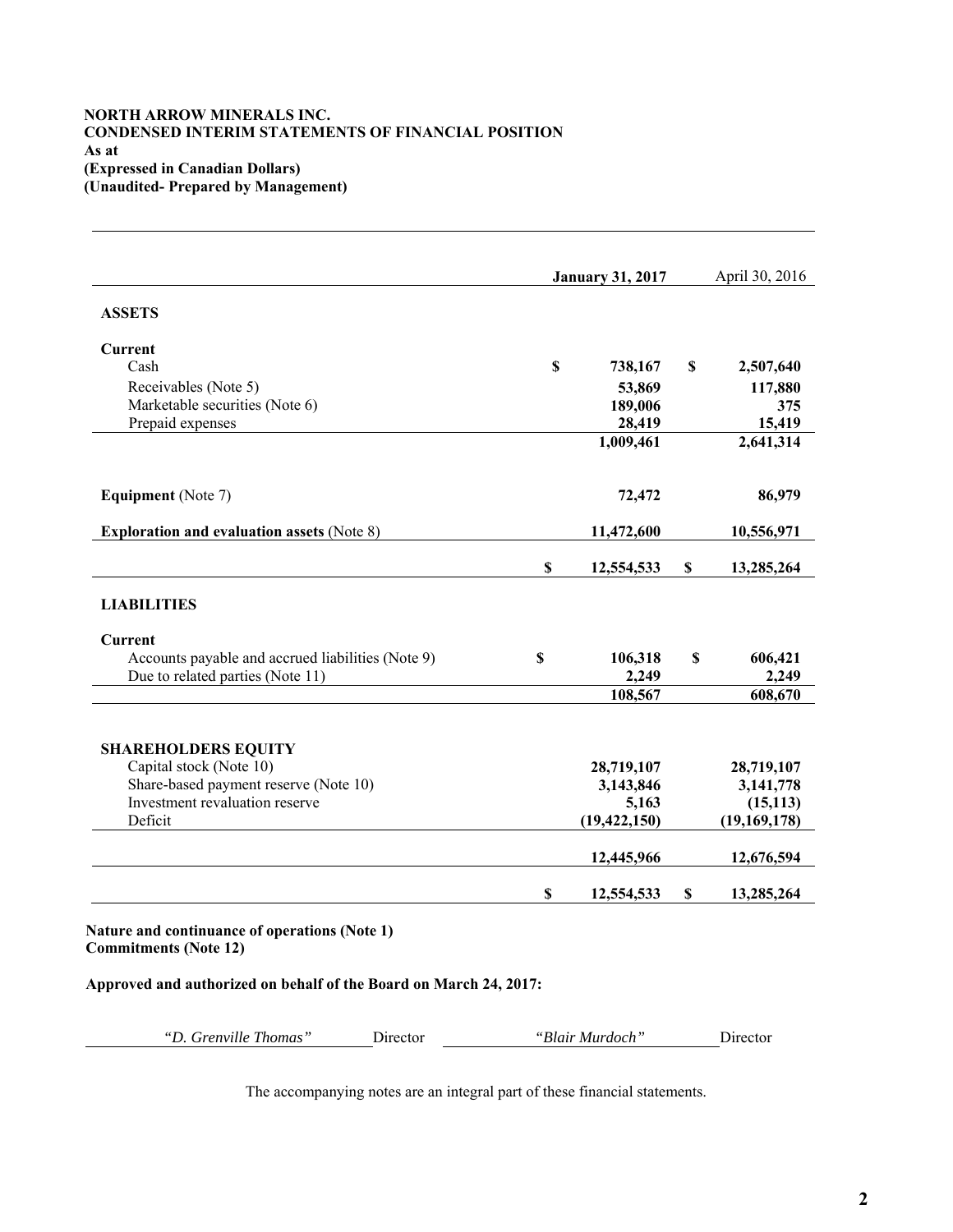## **NORTH ARROW MINERALS INC. CONDENSED INTERIM STATEMENTS OF LOSS AND COMPREHENSIVE LOSS For the Three and Nine Months Ended January 31, 2017 and 2016 (Unaudited – Prepared by Management) (Expressed in Canadian Dollars)**

|                                                         |                     | <b>Three</b>     | <b>Nine</b>           | <b>Nine</b>      |
|---------------------------------------------------------|---------------------|------------------|-----------------------|------------------|
|                                                         | <b>Three Months</b> | <b>Months</b>    | <b>Months</b>         | <b>Months</b>    |
|                                                         | ended               | ended            | ended                 | ended            |
|                                                         | January 31,         | January 31,      | January 31,           | January 31,      |
|                                                         | 2017                | 2016             | 2017                  | 2016             |
|                                                         |                     |                  |                       |                  |
| <b>EXPENSES</b>                                         |                     |                  |                       |                  |
| Advertising, promotion and travel                       | \$<br>30,053        | \$27,767         | \$51,177              | \$<br>51,605     |
| Consulting                                              | 4,500               | 12,000           | 13,500                | 14,249           |
| Depreciation                                            | 4,835               | 4,904            | 14,507                | 14,712           |
| Office, miscellaneous and rent                          | 27,737              | 26,802           | 85,966                | 96,914           |
| Professional fees                                       | 7,840               | 2,792            | 12,527                | 12,482           |
| Property investigation costs                            | 14,111              | 99,113           | 27,717                | 249,545          |
| Regulatory and filing fees                              | 1,549               | 3,725            | 3,378                 | 10,569           |
| Salaries and benefits                                   | 101,615             | 77,674           | 277,895               | 274,306          |
| Share-based compensation (Note 10)                      |                     | 21,936           | 2,068                 | 143,042          |
|                                                         |                     |                  |                       |                  |
|                                                         | (192, 240)          | (276, 713)       | (488, 735)            | (867, 424)       |
| Interest and foreign exchange                           | 2,074               | 7,460            | 6,219                 | 28,922           |
| Recovery of exploration and evaluation assets (Note 8)  | 33,750              |                  | 299,774               |                  |
| Loss on sale of marketable securities                   |                     |                  |                       |                  |
| Recovery (Loss) on revaluation of warrants (Note 6)     | (522)               |                  | (2,117)               |                  |
| Write-off of exploration and evaluation assets (Note 8) | (3,254)<br>7,245    |                  | (17, 169)             |                  |
|                                                         |                     |                  | (50, 944)             |                  |
|                                                         | 39,293              | 7,460            | 235,763               | 28,922           |
|                                                         |                     |                  |                       |                  |
| Loss for the period                                     | (152, 947)          | (269, 253)       | (252, 972)            | (838, 502)       |
|                                                         |                     |                  |                       |                  |
| Unrealized gain (loss) on available-for-sale            |                     |                  |                       |                  |
| financial assets (Note 6)                               | 55,676              |                  | 20,276                | (300)            |
|                                                         |                     |                  |                       |                  |
|                                                         |                     |                  |                       |                  |
| Comprehensive loss for the period                       | \$(97,271)          | \$<br>(269, 253) | \$(232,696)           | \$<br>(838, 802) |
|                                                         |                     |                  |                       |                  |
|                                                         |                     |                  |                       |                  |
| Basic and diluted loss per share                        | \$(0.00)            | $\$$<br>(0.00)   | $\mathbf S$<br>(0.00) | $\$$<br>(0.02)   |
|                                                         |                     |                  |                       |                  |
| Weighted average number of common shares                | 54, 155, 741        | 54,155,741       | 54, 155, 741          | 53,728,538       |

The accompanying notes are an integral part of these financial statements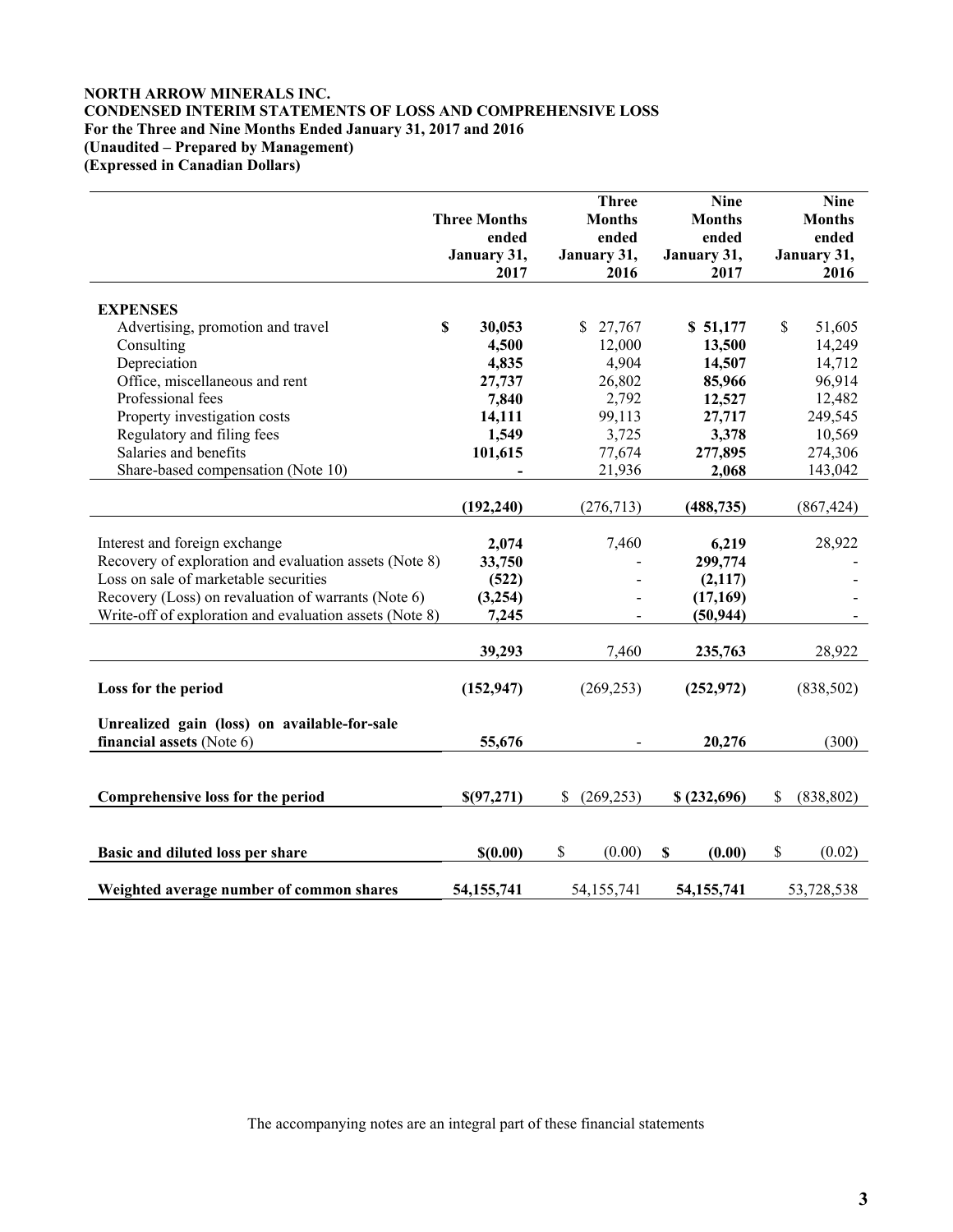## **NORTH ARROW MINERALS INC. CONDENSED INTERIM STATEMENTS OF CASH FLOWS For the Nine Months Ended January 31, 2017 and 2016 (Unaudited – Prepared by Management) (Expressed in Canadian Dollars)**

|                                                                                                                                                                                                                                                                                                                                                              |             | 2017                                           |    | 2016                                                                        |
|--------------------------------------------------------------------------------------------------------------------------------------------------------------------------------------------------------------------------------------------------------------------------------------------------------------------------------------------------------------|-------------|------------------------------------------------|----|-----------------------------------------------------------------------------|
| <b>CASH FLOWS FROM OPERATING ACTIVITIES</b>                                                                                                                                                                                                                                                                                                                  |             |                                                |    |                                                                             |
| Loss for the period                                                                                                                                                                                                                                                                                                                                          | S           | (252, 972)                                     | S. | (838,502)                                                                   |
| Items not involving cash:                                                                                                                                                                                                                                                                                                                                    |             |                                                |    |                                                                             |
| Depreciation                                                                                                                                                                                                                                                                                                                                                 |             | 14,507                                         |    | 14,712                                                                      |
| Share-based compensation                                                                                                                                                                                                                                                                                                                                     |             | 2,068                                          |    | 143,042                                                                     |
| Write-off of exploration and evaluation assets                                                                                                                                                                                                                                                                                                               |             | 50,944                                         |    |                                                                             |
| Recovery from exploration and evaluation assets                                                                                                                                                                                                                                                                                                              |             | (299, 774)                                     |    |                                                                             |
| Loss on revaluation of warrants                                                                                                                                                                                                                                                                                                                              |             | 17,169                                         |    |                                                                             |
| Loss on sale of marketable securities                                                                                                                                                                                                                                                                                                                        |             | 2,117                                          |    |                                                                             |
| Changes in non-cash working capital items:                                                                                                                                                                                                                                                                                                                   |             |                                                |    |                                                                             |
| (Increase) Decrease in receivables                                                                                                                                                                                                                                                                                                                           |             | 97,761                                         |    | 81,262                                                                      |
| Decrease (Increase) in prepaid expenses                                                                                                                                                                                                                                                                                                                      |             | (13,000)                                       |    | 26,783                                                                      |
| Decrease in accounts payable and accrued liabilities                                                                                                                                                                                                                                                                                                         |             | (53, 170)                                      |    | (51,231)                                                                    |
| Decrease in due to related parties                                                                                                                                                                                                                                                                                                                           |             |                                                |    | (4,351)                                                                     |
|                                                                                                                                                                                                                                                                                                                                                              |             | (434, 350)                                     |    | (628, 285)                                                                  |
| <b>CASH FLOWS FROM INVESTING ACTIVITIES</b><br>Expenditures on exploration and evaluation assets, net<br>Proceeds received from Umgeni Holdings<br>Proceeds on sale of data<br>Proceeds on sale of marketable securities<br>Purchase of equipment<br><b>CASH FLOWS FROM FINANCING ACTIVITIES</b><br>Proceeds from issuance of shares<br>Share issuance costs |             | (1,413,506)<br>32,500<br>45,883<br>(1,335,123) |    | (1,378,251)<br>800,000<br>(15, 494)<br>(593, 745)<br>4,000,450<br>(347,697) |
|                                                                                                                                                                                                                                                                                                                                                              |             |                                                |    | 3,652,753                                                                   |
| Change in cash during the period                                                                                                                                                                                                                                                                                                                             |             | (1,769,473)                                    |    | 2,430,723                                                                   |
| Cash, beginning of period                                                                                                                                                                                                                                                                                                                                    |             | 2,507,640                                      |    | 2,102,920                                                                   |
| Cash, end of period                                                                                                                                                                                                                                                                                                                                          | $\mathbb S$ | 738,167                                        | \$ | 4,533,643                                                                   |
| Cash paid during the period for interest                                                                                                                                                                                                                                                                                                                     | $\mathbb S$ |                                                | \$ |                                                                             |
|                                                                                                                                                                                                                                                                                                                                                              |             |                                                |    |                                                                             |
| Cash paid during the period for income taxes                                                                                                                                                                                                                                                                                                                 | \$          |                                                | \$ |                                                                             |

**Supplemental disclosure with respect to cash flows (Note 13)** 

The accompanying notes are an integral part of these financial statements.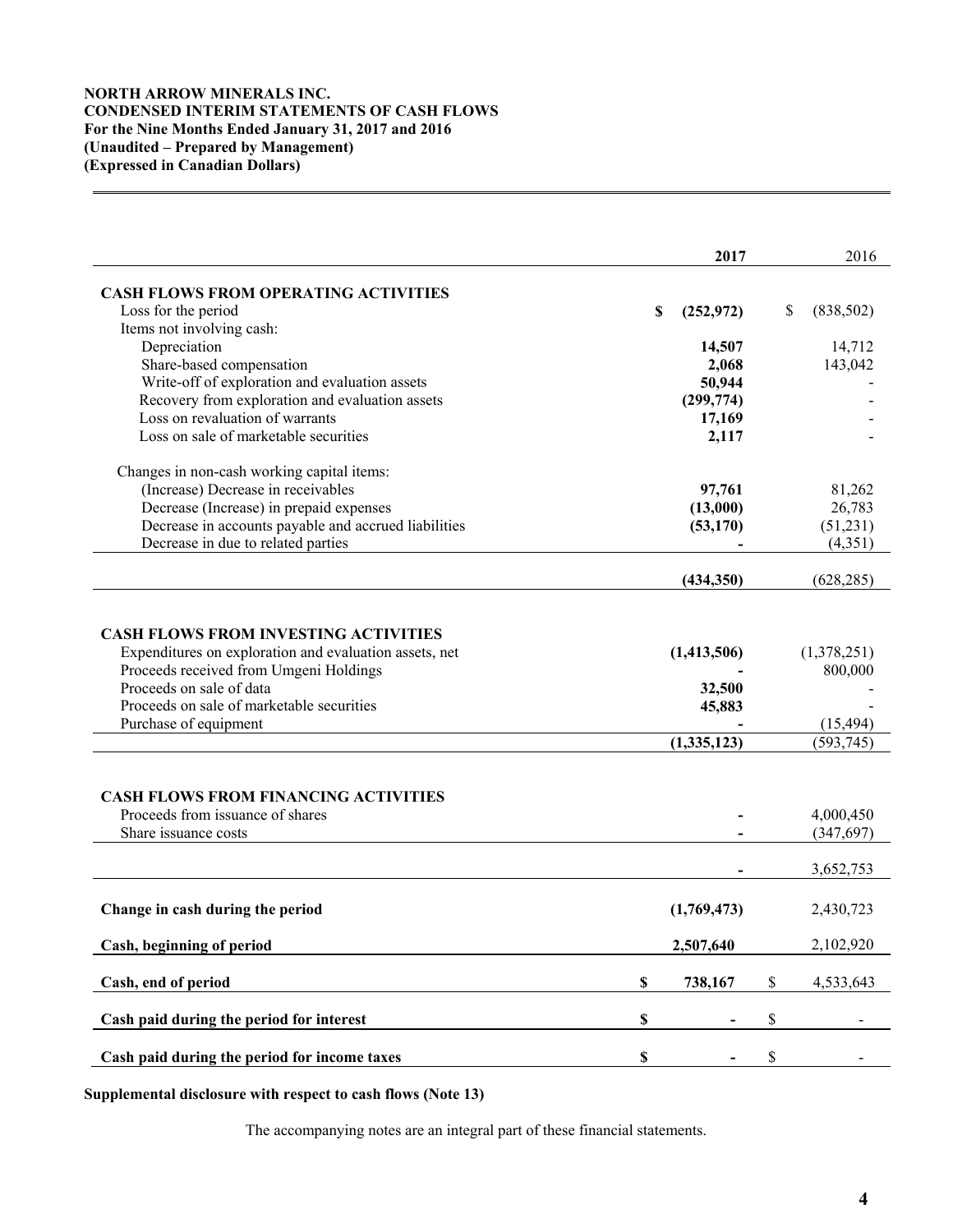## **NORTH ARROW MINERALS INC. CONDENSED INTERIM STATEMENTS OF CHANGES IN EQUITY (Unaudited – Prepared by Management) (Expressed in Canadian Dollars)**

 $\overline{a}$ 

|                                                                                                              | Number of<br><b>Shares</b> | Capital Stock             | Share-based<br>payment<br>reserve | Investment<br>revaluation<br>reserve | Deficit                      | Total                                                       |
|--------------------------------------------------------------------------------------------------------------|----------------------------|---------------------------|-----------------------------------|--------------------------------------|------------------------------|-------------------------------------------------------------|
| Balance, April 30, 2015<br>Share-based compensation<br>Net loss<br>Investment loss<br>Private placement- net | 49,944,741<br>4,211,000    | \$25,066,354<br>3,652,753 | \$2,985,473<br>143,042            | \$(14,888)<br>(300)                  | \$(15,317,813)<br>(838, 502) | \$12,719,126<br>143,042<br>(838, 502)<br>(300)<br>3,652,753 |
| Balance, January 31, 2016                                                                                    | 54,155,741                 | \$28,719,107              | \$3,128,515                       | \$(15,188)                           | \$(16, 156, 315)             | \$15,676,119                                                |
| Balance, April 30, 2016<br>Share-based compensation<br>Net loss<br>Investment gain                           | 54, 155, 741               | \$28,719,107              | \$3,141,778<br>2,068              | \$(15,113)<br>20,276                 | \$(19,169,178)<br>(252, 972) | \$12,676,594<br>2,068<br>(252, 972)<br>20,276               |
| Balance, January 31, 2017                                                                                    | 54, 155, 741               | \$28,719,107              | \$3,143,846                       | \$5,163                              | \$(19, 422, 150)             | \$12,445,966                                                |

The accompanying notes are an integral part of these financial statements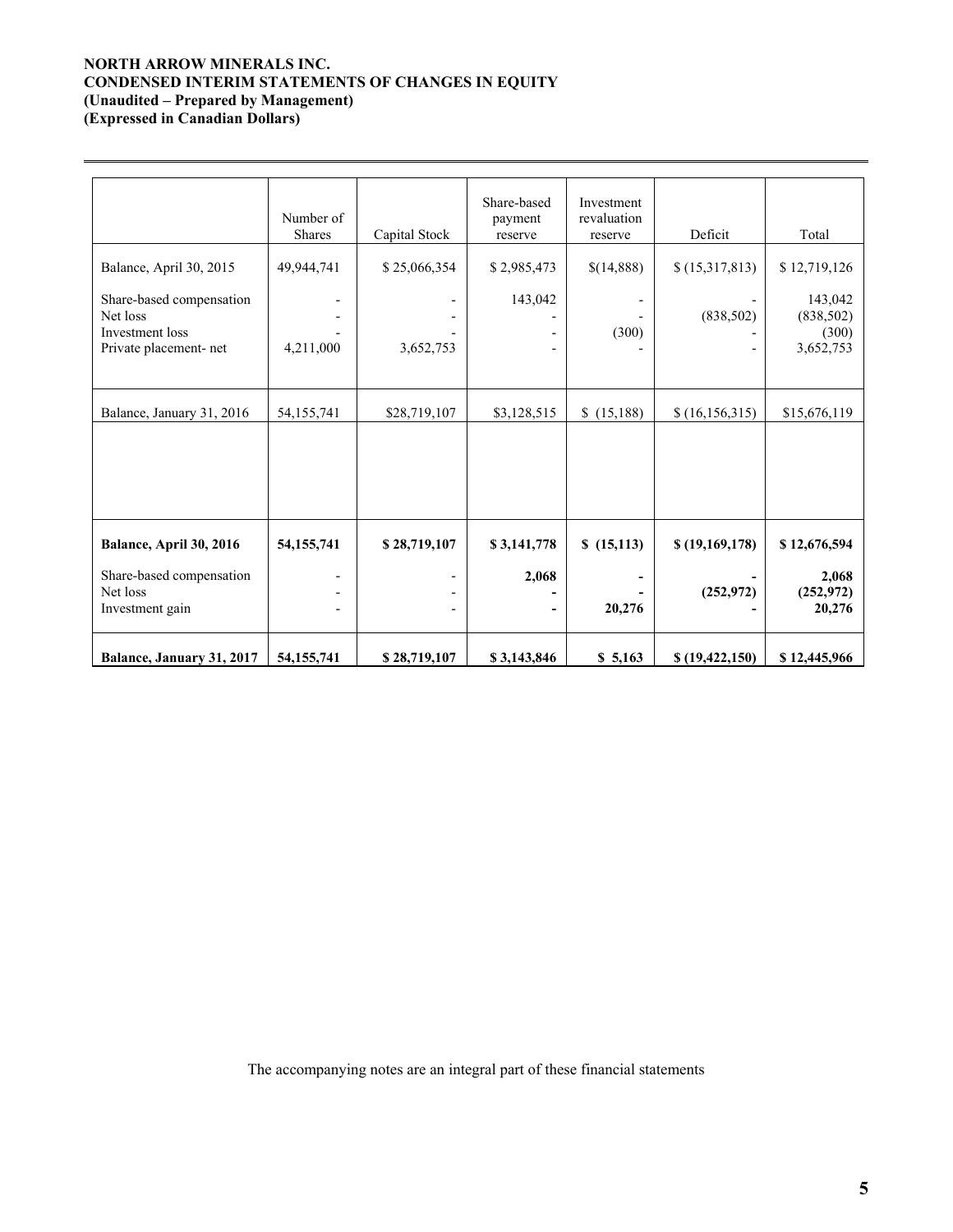## **1. NATURE AND CONTINUANCE OF OPERATIONS**

 $\overline{a}$ 

North Arrow Minerals Inc. (the "Company") is incorporated federally under the laws of the Canada Business Corporations Act ("CBCA").

The condensed interim financial statements of the Company are presented in Canadian dollars, which is the functional currency of the Company. The Company trades on the TSX Venture Exchange (TSXV – NAR) and its registered office address is Ste. #960-789 West Pender Street, Vancouver, BC, Canada V6C 1H2.

The Company's principal business activity is the acquisition and exploration of exploration and evaluation assets. To date, the Company has not generated significant revenues from operations and is considered to be in the exploration stage.

The Company is in the process of acquiring and exploring its exploration and evaluation assets and has not yet determined whether these properties contain reserves that are economically recoverable. These financial statements have been prepared on the assumption that the Company will continue in operation for the foreseeable future and will be able to realize assets and discharge liabilities in the normal course of operations. At January 31, 2017, the Company has a deficit of \$19,422,150, no current source of revenue and may require additional funding to meet its planned activities. The Company's continuation as a going concern is dependent on the successful results from its mineral property exploration activities and its ability to raise equity capital or borrowings sufficient to meet current and future obligations. There can be no assurances that management's plans for the Company will be successful. These material uncertainties may cast significant doubt upon the Company's ability to continue as a going concern. These financial statements do not include any adjustments to the recoverability and classification of assets and liabilities that might be necessary, should the Company be unable to continue as a going concern.

# **2. BASIS OF PRESENTATION**

#### **a) Statement of Compliance**

These condensed interim financial statements have been prepared in accordance with International Financial Reporting Standards ("IFRS") as issued by the International Accounting Standards Board ("IASB") and the interpretations of the International Financial Reporting Interpretations Committee ("IFRIC") and specifically with IFRS applicable to the preparation of interim financial statements, including IAS 34, Interim Financial Reporting (IAS 34). The Accounting policies applied in preparation of these condensed interim financial statements are consistent with those applied and disclosed in the Company's financial statements for the year ended April 30, 2016. These financial statements should be read in conjunction with the Company's audited financial statements for the year ended April 30, 2016. These financial statements are presented in Canadian dollars unless otherwise noted.

## **b) Historical cost**

These condensed interim financial statements have been prepared on a historical cost basis except for certain financial instruments measured at fair value.

#### **c) Significant accounting judgments, estimates and assumptions**

The preparation of financial statements in conformity with IFRS requires management to make certain estimates, judgments and assumptions that affect the reported amounts of assets and liabilities at the date of the financial statements and the reported revenues and expenses during this period.

Although management uses historical experiences and its best knowledge of the amount, events or actions to form the basis for judgments and estimates, actual results may differ from these estimates.

The most significant accounts that require estimates as the basis for determining the stated amounts include the recoverability of exploration and evaluation assets, the valuation of share-based payments, the valuation of warrants and the valuation of deferred tax amounts.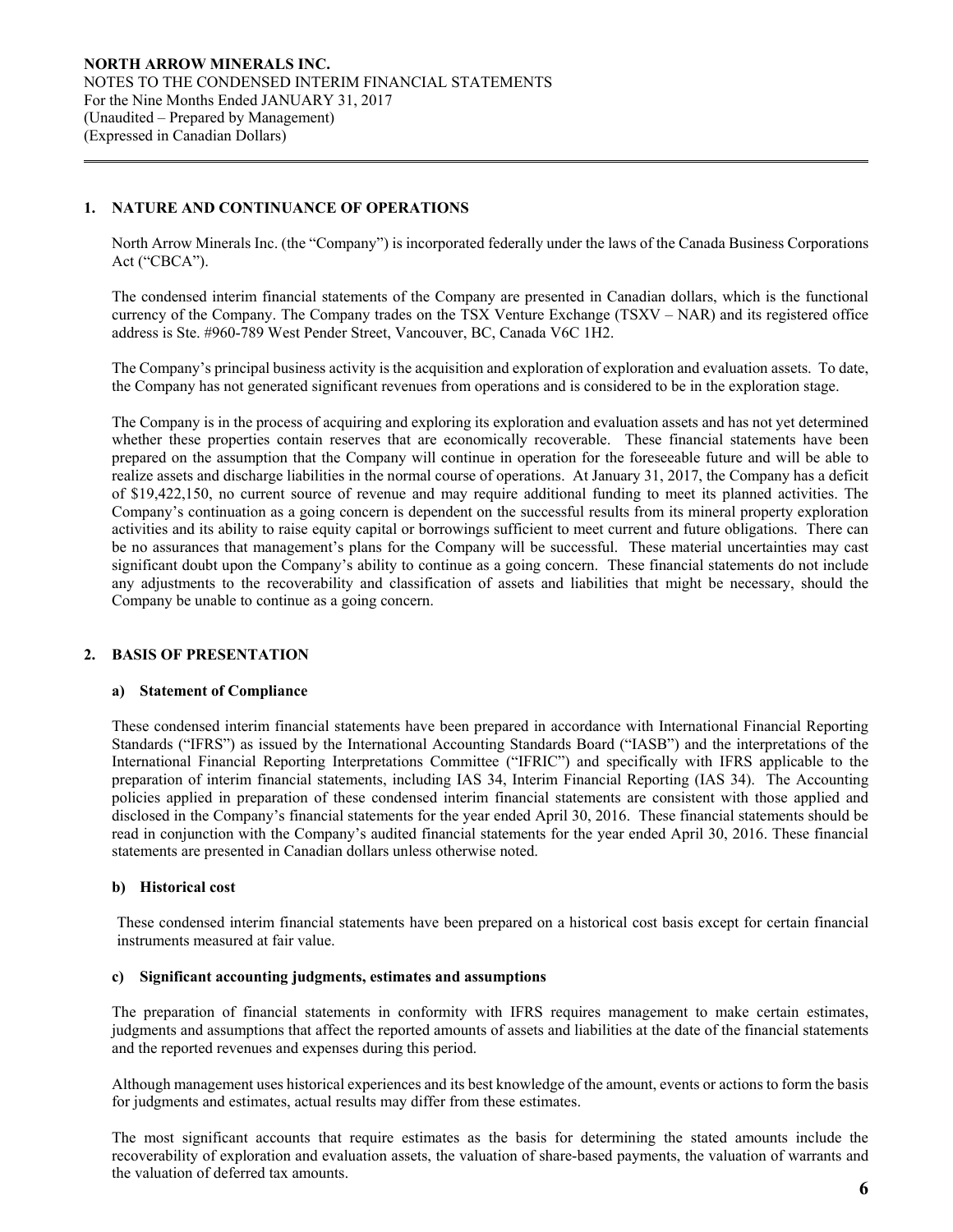### **2. BASIS OF PRESENTATION - continued**

 $\overline{a}$ 

Critical judgments exercised in applying accounting policies that have the most significant effect on the amounts recognized in the consolidated financial statements are as follows:

(i) Economic recoverability and probability of future benefits of exploration and evaluation costs*.* 

 Management has determined that exploration, evaluation and related costs incurred which were capitalized may have future economic benefits and may be economically recoverable. Management uses several criteria in its assessments of economic recoverability and probability of future economic benefits including geologic and other technical information, history of conversion of mineral deposits with similar characteristics to its own properties to proven and probable mineral reserves, the quality and capacity of existing infrastructure facilities, evaluation of permitting and environmental issues and local support for the project.

(ii) Valuation of share-based payments and warrants

The Company uses the Black-Scholes Option Pricing Model for valuation of share-based payments and warrants. Option pricing models require the input of subjective assumptions including expected price volatility, interest rates and forfeiture rate. Changes in the input assumptions can materially affect the fair value estimate and Company's earnings and equity reserves.

(iii) Income taxes

In assessing the probability of realizing income tax assets, management makes estimates related to expectations of future taxable income, applicable tax opportunities, expected timing of reversals of existing temporary differences and the likelihood that tax positions taken will be sustained upon examination by applicable tax authorities. In making its assessments, management gives additional weight to positive and negative evidence that can be objectively verified.

## **3. SIGNIFICANT ACCOUNTING POLICIES – New Accounting pronouncements**

Certain pronouncements were issued by the IASB or IFRIC but are not yet effective as at January 31, 2017. The Company intends to adopt these standards and interpretations when they become effective.

The following are the accounting standards issued but not effective as of January 31, 2017 that the Company believes could be significant.

 IFRS 9 - Financial Instruments – classification and measurement - Effective for annual periods beginning on or after January 1, 2018.

> This is the first part of a new standard on classification and measurement of financial assets that will replace IAS 39, "Financial Instruments: Recognition and Measurement". All equity instruments are measured at fair value. A debt instrument is recorded at amortized cost only if the entity is holding it to collect contractual cash flows and the cash flows represent principal and interest. Otherwise it is measured at fair value with changes in fair value through profit or loss. In addition, this new standard has been updated to include guidance on financial liabilities and derecognition of financial instruments.

 IFRS 16 – Leases - Effective for annual periods commencing on or after January 1, 2019. This new standard eliminates the classification of leases as either operating or finance leases and introduces a single lessee accounting model which requires the lessee to recognize assets and liabilities for all leases with a term of longer than 12 months.

The Company is currently assessing the impact of these new accounting standards on its consolidated financial statements.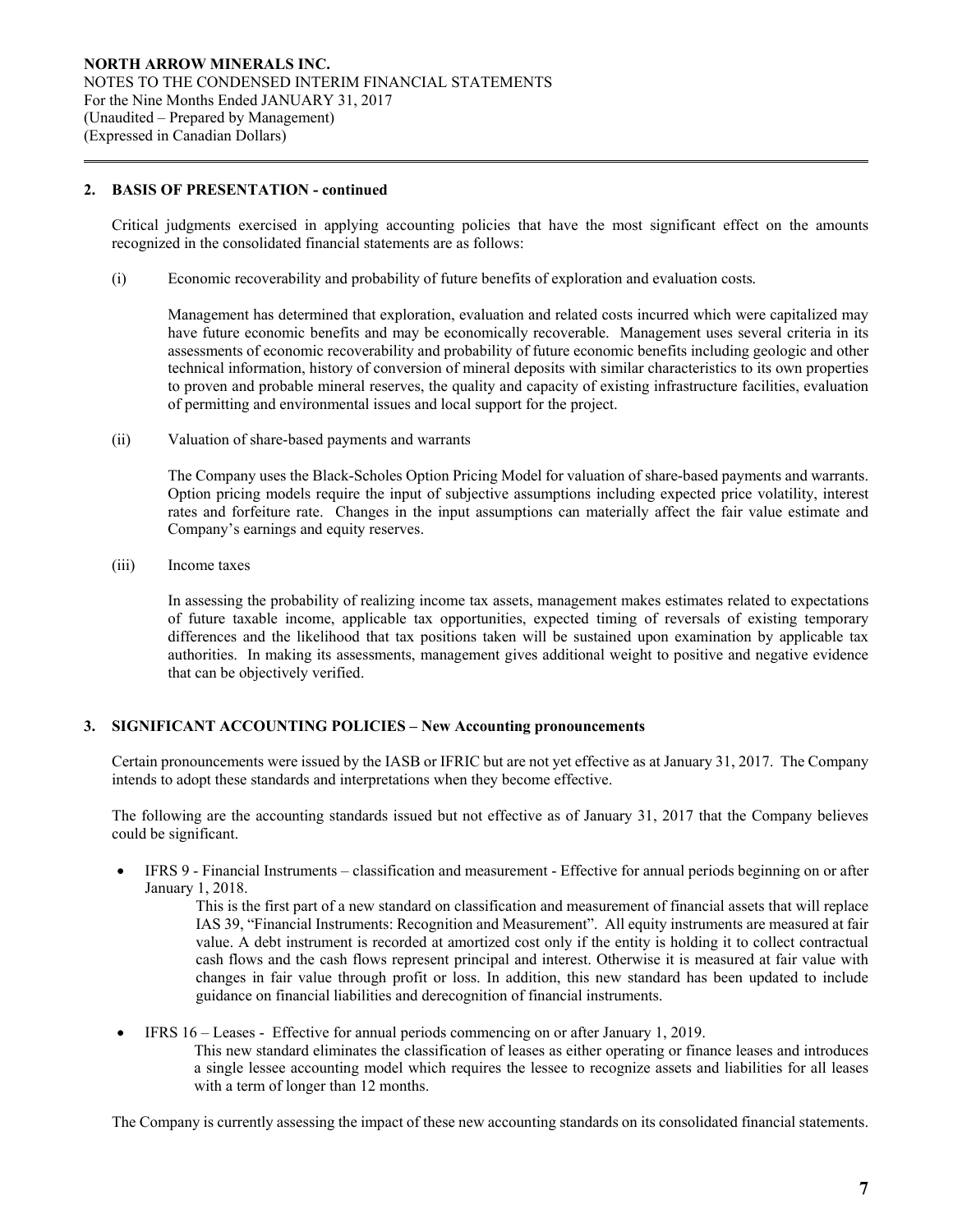## **4. FINANCIAL INSTRUMENTS AND RISK MANAGEMENT**

Financial instruments measured at fair value are classified into one of three levels in the fair value hierarchy according to the relative reliability of the inputs used to estimate the fair values. The three levels of the fair value hierarchy are:

- Level 1 Unadjusted quoted prices in active markets for identical assets or liabilities;
- Level 2 Inputs other than quoted prices that are observable for the asset or liability either directly or indirectly; and
- Level 3 Inputs that are not based on observable market data.

The Company's financial instruments consist of cash, marketable securities, receivables, accounts payable and accrued liabilities and due to related parties. Cash is carried at fair value using a Level 1 fair value measurement. The carrying value of receivables, accounts payable and accrued liabilities and due to related parties approximate their fair values due to their immediate or short-term maturity. Marketable securities consisting of common shares are recorded at fair value based on the quoted market prices in active markets at the reporting date, which is consistent with Level 1 of the fair value hierarchy**.** Marketable securities consisting of warrants are recorded at fair value based on a Black Scholes pricing model consistent with Level 3 of the fair value hierarchy.

The Company is exposed to a variety of financial risks by virtue of its activities, including credit risk, interest rate risk, liquidity risks, foreign currency risk, and equity market risk. The Company's objective with respect to risk management is to minimize potential adverse effects on the Company's financial performance. The Board of Directors provides direction and guidance to management with respect to risk management. Management is responsible for establishing controls and procedures to ensure that financial risks are mitigated to acceptable levels.

#### Credit risk

 $\overline{a}$ 

Credit risk is the risk of financial loss to the Company if a counter-party to a financial instrument fails to meet its contractual obligations. The Company manages credit risk by investing its excess cash in short-term investments with investment grade ratings, issued by a Canadian chartered bank. The Company's receivables consist primarily of sales tax receivables due from the federal government and receivables from companies with which the Company has exploration agreements or options. The maximum exposure to credit risk at the reporting date is the carrying value of the Company's receivables and cash.

#### Interest rate risk

Interest rate risk is the risk that the fair value or future cash flows of a financial instrument will fluctuate because of changes in market interest rates. Financial assets and liabilities with variable interest rates expose the Company to interest rate risk with respect to its cash flow. It is management's opinion that the Company is not exposed to significant interest rate risk.

#### Liquidity risk

Liquidity risk is the risk that the Company will not be able to meet its obligations as they become due. The Company's ability to continue as a going concern is dependent on management's ability to raise the funds required through future equity financings, asset sales or exploration option agreements, or a combination thereof. The Company has no regular cash flow from its operating activities. The Company manages its liquidity risk by forecasting cash flow requirements for its planned exploration and corporate activities and anticipating investing and financing activities. Management and the Board of Directors are actively involved in the review, planning and approval of annual budgets and significant expenditures and commitments. Failure to realize additional funding could cast significant doubt on the Company's ability to continue as a going concern. As at January 31, 2017, the Company had cash of \$738,167 (April 30, 2016 - \$2,507,640) available to settle current liabilities of \$108,567 (April 30, 2016 - \$608,670).

#### Foreign currency risk

 The Company's activities are within Canada and accordingly the Company is not subject to significant foreign currency risk.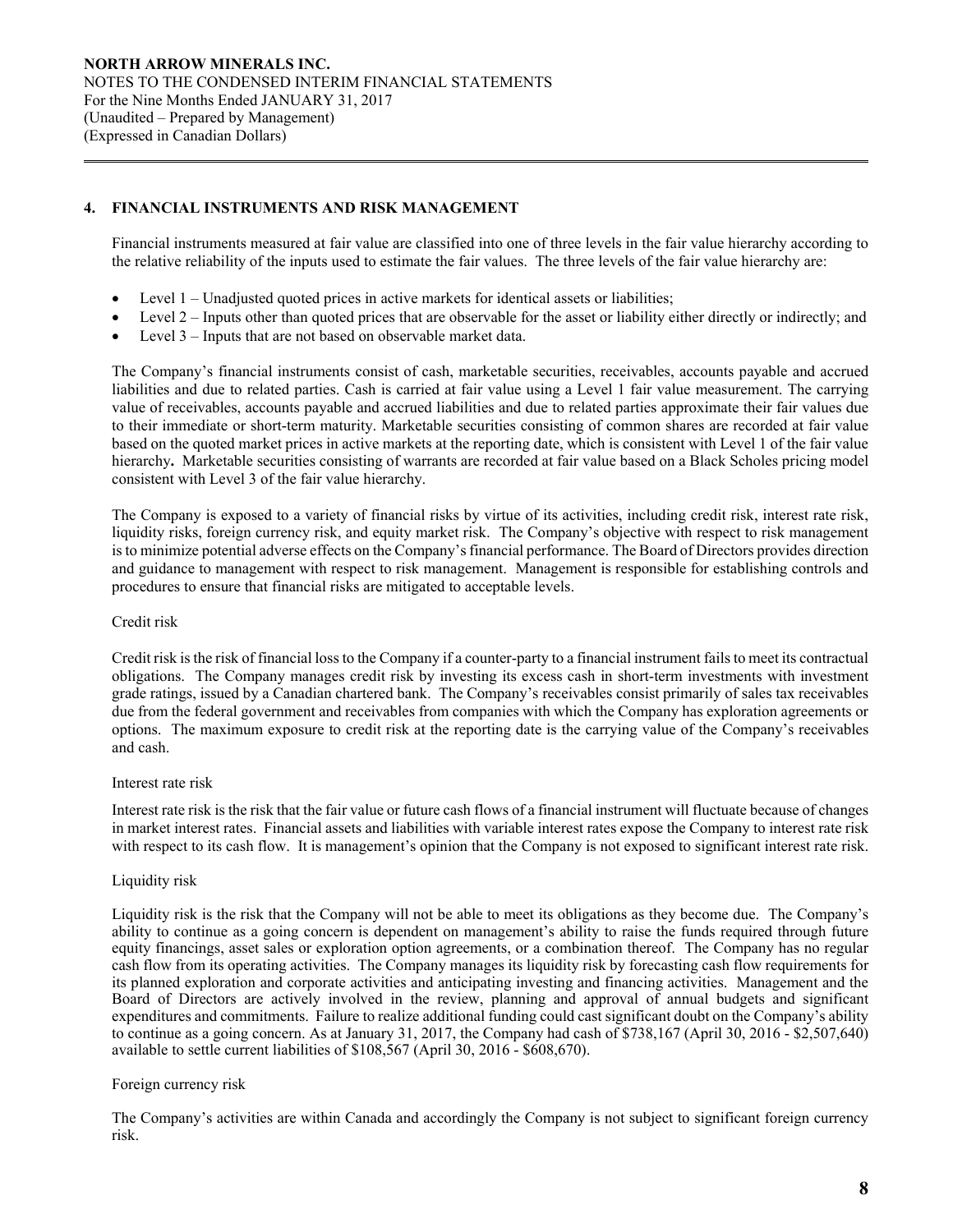### **4. FINANCIAL INSTRUMENTS AND RISK MANAGEMENT - continued**

#### Equity market risk

 $\overline{a}$ 

The Company is exposed to equity price risk arising from its marketable securities, which are classified as available-forsale. The Company plans to sell its marketable securities as market conditions permit, or as is required to finance the Company's operations from time-to-time.

### **5. RECEIVABLES**

|                     | <b>January 31, 2017</b> | April 30, 2016 |
|---------------------|-------------------------|----------------|
| HST/GST receivables | 15,448                  | 108,764        |
| Other receivables   | 38,421                  | 9,116          |
|                     |                         |                |
|                     | 53,869                  | 117,880        |

## **6. MARKETABLE SECURITIES**

 During the nine months ended January 31, 2017, the Company sold its interest in the in the previously written off Torp Lake and Phoenix mineral claims to Clean Commodities Corp. (previously Athabasca Nuclear Corp.) for consideration of 2,500,000 common shares of Clean Commodities Corp. having a fair value of \$200,000 and warrants entitling the Company to purchase an additional 1,000,000 common shares at a price of \$0.20 for a period of two years with a fair value of \$33,524.

|                                                                                                                  |                   | <b>January 31, 2017</b><br>Cost of |                           |                   |                                    | April 30, 2016           |               |
|------------------------------------------------------------------------------------------------------------------|-------------------|------------------------------------|---------------------------|-------------------|------------------------------------|--------------------------|---------------|
|                                                                                                                  | Cost              | Unrealized<br>Gain (Loss)          | <b>Securities</b><br>Sold | <b>Fair Value</b> | Cost                               | Unrealized<br>Loss       | Fair<br>Value |
| Minerals<br>Adamera<br>Corp. $-15,000$ shares<br>Clean<br>Commodities<br>1,900,000<br>Corp.<br>$\qquad \qquad -$ | \$15,488          | \$(13,837)                         | ۰                         | \$1,651           | \$15,488                           | \$(15,113)               | \$375         |
| shares (July 31, 2016 -<br>2,500,000 shares)                                                                     | 200,000           | 19,000                             | (48,000)                  | 171,000           | $\overline{\phantom{0}}$           | $\overline{\phantom{0}}$ |               |
| Clean<br>Commodities<br>1,000,000<br>Corp.<br>$\overline{\phantom{0}}$<br>warrants                               | 215,488<br>33,524 | 5,163<br>(17,169)                  | (48,000)                  | 172,651<br>16,355 | 15,488<br>$\overline{\phantom{0}}$ | (15, 113)<br>٠           | 375           |
|                                                                                                                  | \$249,012         | \$(12,006)                         | \$(48,000)                | \$189,006         | \$15,488                           | \$(15,113)               | \$375         |

The following assumptions were used for the Black Scholes valuation of the warrants:

|                               | <b>January 31, 2017</b> | May 19, 2016   |
|-------------------------------|-------------------------|----------------|
| Risk – free interest rate     | $1.00\%$                | $1.00\%$       |
| Expected life of the warrants | 1.30 years              | 2.0 years      |
| Annualized volatility         | 120.00%                 | <b>120.00%</b> |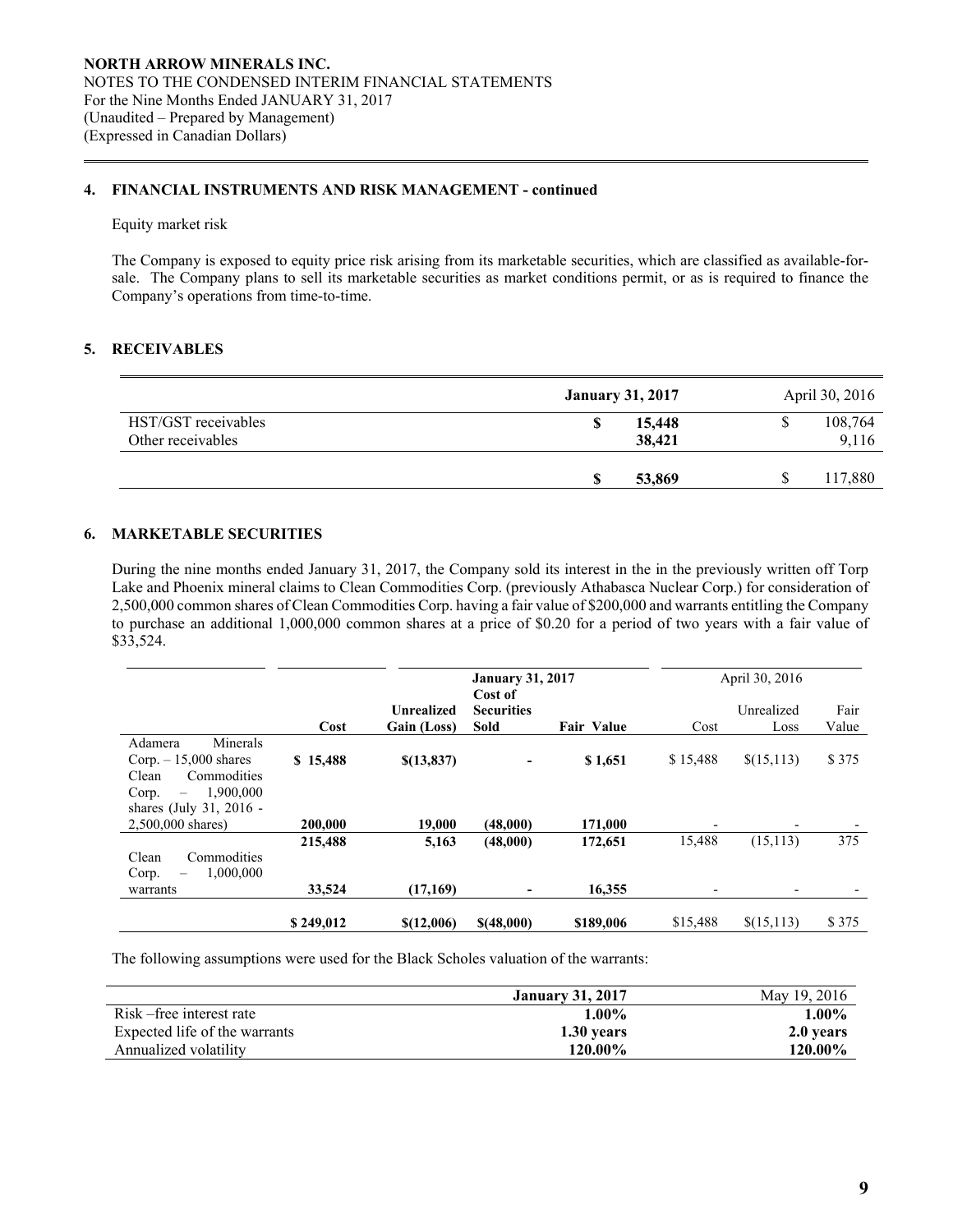# **7. EQUIPMENT**

 $\overline{a}$ 

|                                 | Office and computer | Field       |              |
|---------------------------------|---------------------|-------------|--------------|
|                                 | equipment           | equipment   | <b>Total</b> |
| Cost                            |                     |             |              |
| Balance, April 30, 2015         | \$17,265            | \$93,775    | \$111,040    |
| Additions                       | 15,494              |             | 15,494       |
| Balance, April 30, 2016         | 32,759              | 93,775      | 126,534      |
| <b>Additions</b>                |                     |             |              |
| Balance, January 31, 2017       | \$32,759            | \$93,775    | \$126,534    |
| <b>Accumulated Amortization</b> |                     |             |              |
| Balance, April 30, 2015         | \$8,279             | \$<br>9,377 | \$17,656     |
| Additions                       | 5,020               | 16,879      | 21,899       |
| Balance, April 30, 2016         | 13,299              | 26,256      | 39,555       |
| <b>Additions</b>                | 4,378               | 10,129      | 14,507       |
| Balance, January 31, 2017       | \$17,677            | 36,385<br>S | \$54,062     |
|                                 |                     |             |              |
| <b>Carrying amounts</b>         |                     |             |              |
| April 30, 2016                  | \$19,460            | \$67,519    | \$86,979     |
| <b>January 31, 2017</b>         | \$15,082            | \$57,390    | \$72,472     |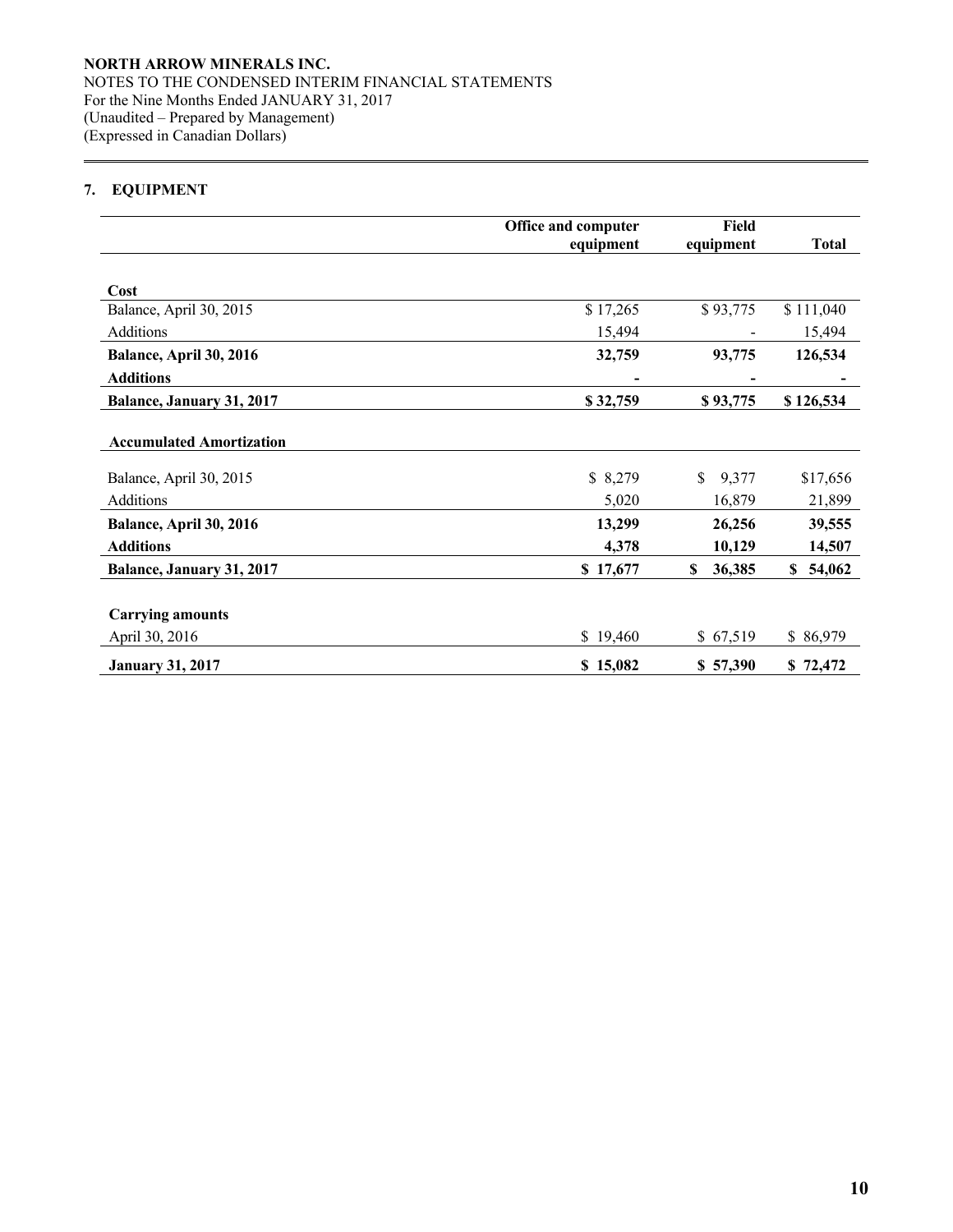# **8. EXPLORATION AND EVALUATION ASSETS**

 $\overline{a}$ 

|                                                               | April 30, 2016    | <b>Expended</b><br>During the<br>Period | Write-offs<br>During the<br>Period | January 31,<br>2017    |
|---------------------------------------------------------------|-------------------|-----------------------------------------|------------------------------------|------------------------|
|                                                               |                   |                                         |                                    |                        |
| <b>Diamond Properties</b>                                     |                   |                                         |                                    |                        |
| Lac de Gras, Canada<br><b>Exploration</b> costs               | \$235,404         | \$                                      | \$                                 | \$235,404              |
| Acquisition and tenure costs                                  | 277,918           |                                         |                                    | 277,918                |
| Geological, data collection and assays                        | 153,559           |                                         |                                    | 153,559                |
| Office and salaries                                           | 134,040           |                                         |                                    | 134,040                |
|                                                               | 800,921           | $\overline{\phantom{0}}$                |                                    | 800,921                |
|                                                               |                   |                                         |                                    |                        |
| Pikoo, Canada<br><b>Exploration</b> costs                     | 1,242,974         | 7,887                                   |                                    |                        |
| Drilling                                                      | 2,085,859         |                                         |                                    | 1,250,861<br>2,085,859 |
| Acquisition and tenure costs                                  | 14,581            | 1,839                                   |                                    | 16,420                 |
| Geological, data collection and assays                        | 1,374,630         | 190,185                                 | (49, 222)                          | 1,515,593              |
| Office and salaries                                           | 529,006           | 70,396                                  |                                    | 599,402                |
| Contribution from joint-venture partner                       | (637, 813)        |                                         |                                    | (637, 813)             |
|                                                               | 4,609,237         | 270,307                                 | (49, 222)                          | 4,830,322              |
| Loki, Canada                                                  |                   |                                         |                                    |                        |
| <b>Exploration</b> costs                                      |                   | 5,800                                   |                                    | 5,800                  |
| Acquisition and tenure costs                                  |                   | 2,673                                   |                                    | 2,673                  |
| Geological, data collection and assays                        |                   | 69,058                                  |                                    | 69,058                 |
| Office and salaries                                           |                   | 19,042                                  |                                    | 19,042                 |
|                                                               |                   | 96,573                                  |                                    | 96,573                 |
|                                                               |                   |                                         |                                    |                        |
| Naujaat (formerly Qilalugaq), Canada                          |                   |                                         |                                    |                        |
| <b>Exploration</b> costs<br>Drilling                          | 357,350           | 34,366                                  |                                    | 391,716                |
| Acquisition and tenure costs                                  | 73,670            | 240,218<br>43,302                       |                                    | 240,218<br>116,972     |
| Geological, data collection and assays                        | 3,395,314         | 61,042                                  |                                    | 3,456,356              |
| Office and salaries                                           | 252,634           | 60,023                                  | $\overline{\phantom{a}}$           | 312,657                |
|                                                               | 4,078,968         | 438,951                                 | $\blacksquare$                     | 4,517,919              |
|                                                               |                   |                                         |                                    |                        |
| Luxx, Canada                                                  |                   |                                         |                                    |                        |
| <b>Exploration</b> costs<br>Acquisition and tenure costs      | 50,420<br>138,639 | 94                                      |                                    | 50,420                 |
| Geological, data collection and assays                        | 121,301           |                                         |                                    | 138,733<br>121,301     |
| Office and salaries                                           | 43,221            | 1,073                                   | $\overline{\phantom{a}}$           | 44,294                 |
|                                                               | 353,581           | 1.167                                   |                                    | 354,748                |
|                                                               |                   |                                         |                                    |                        |
| Mel, Canada                                                   |                   |                                         |                                    |                        |
| <b>Exploration costs</b>                                      | 83,128            | 17,299                                  |                                    | 100,427                |
| Acquisition and tenure costs                                  | 130,866           | 1,120                                   |                                    | 131,986                |
| Geological, data collection and assays<br>Office and salaries | 444,364<br>55,906 | 115,925<br>23,509                       |                                    | 560,289<br>79,415      |
|                                                               | 714,264           | 157,853                                 | $\overline{\phantom{0}}$           | 872,117                |
|                                                               |                   |                                         |                                    |                        |
| Redemption, Canada                                            |                   |                                         |                                    |                        |
| <b>Exploration</b> costs                                      |                   | 5,399                                   | (5,399)                            |                        |
| Drilling                                                      |                   | 21,436                                  | (21, 436)                          |                        |
| Acquisition and tenure costs                                  |                   | 12,859                                  | (12, 859)                          |                        |
| Geological, data collection and assays<br>Office and salaries |                   | 6,567                                   | (6, 567)                           |                        |
| Recoveries                                                    |                   | 21,461<br>(66,000)                      | (21, 461)<br>66,000                |                        |
|                                                               |                   | 1,722                                   | (1, 722)                           |                        |
|                                                               |                   |                                         |                                    |                        |
| <b>TOTAL</b>                                                  | \$<br>10,556,971  | 966,573                                 | (50, 944)                          | \$11,472,600           |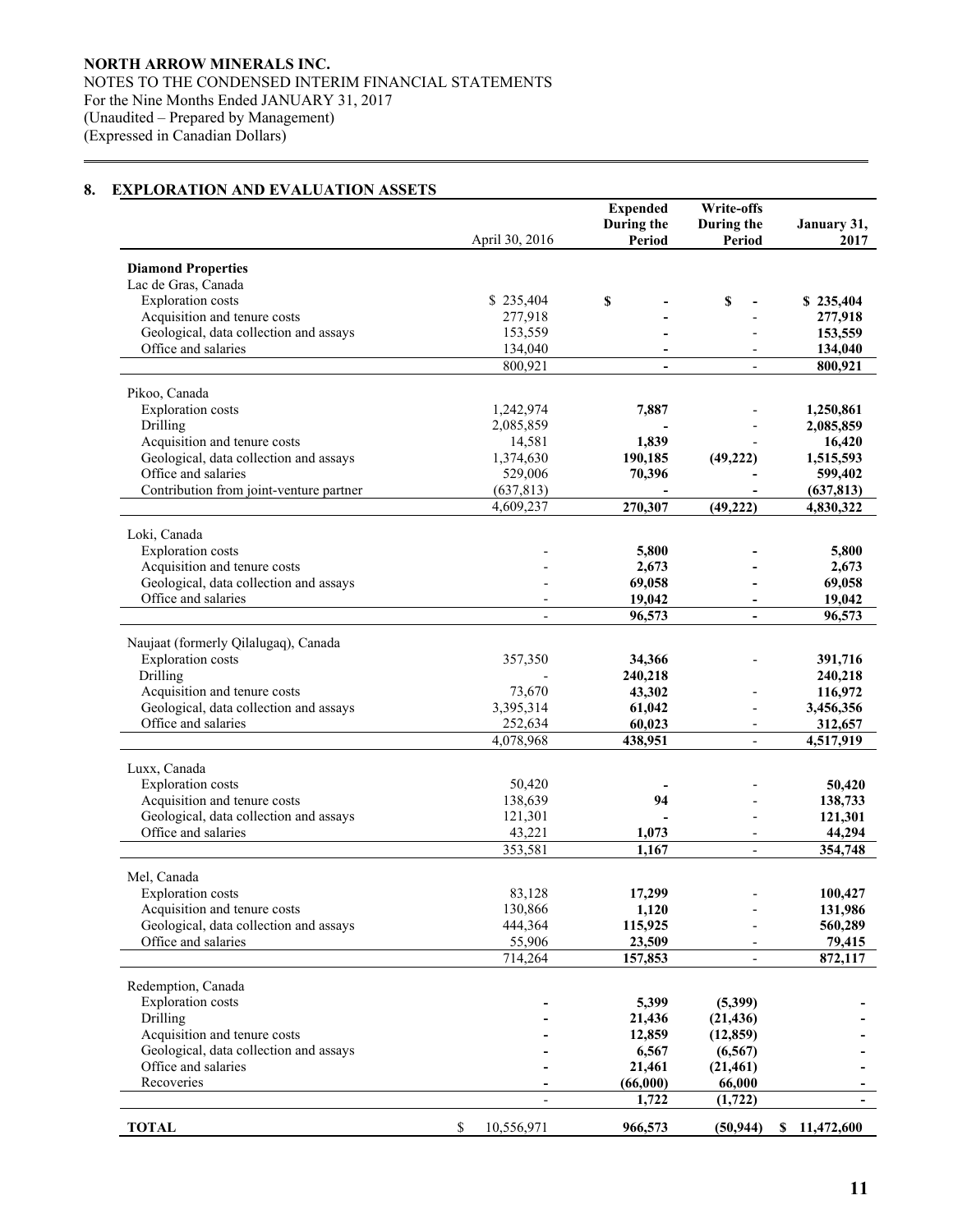$\overline{a}$ 

|                                                                        |              |                         | Expended                | Write-offs               |                         |
|------------------------------------------------------------------------|--------------|-------------------------|-------------------------|--------------------------|-------------------------|
|                                                                        |              |                         | During the              | During the               |                         |
|                                                                        |              | April 30, 2015          | Year                    | Year                     | April 30, 2016          |
| <b>Diamond Properties</b>                                              |              |                         |                         |                          |                         |
| Lac de Gras, Canada                                                    |              |                         |                         |                          |                         |
| <b>Exploration</b> costs                                               |              | \$235,404               | \$                      | \$                       | \$235,404               |
| Acquisition and tenure costs                                           |              | 277,918                 |                         |                          | 277,918                 |
| Geological, data collection and assays                                 |              | 153,559                 |                         |                          | 153,559                 |
| Office and salaries                                                    |              | 134,040                 |                         |                          | 134,040                 |
|                                                                        |              | 800,921                 | $\blacksquare$          | $\mathbf{r}$             | 800,921                 |
| Pikoo, Canada                                                          |              |                         |                         |                          |                         |
| <b>Exploration</b> costs                                               |              | 918,487                 | 324,487                 |                          | 1,242,974               |
| Drilling                                                               |              | 1,376,586               | 709,273                 |                          | 2,085,859               |
| Acquisition and tenure costs                                           |              | 13,504                  | 1,077                   |                          | 14,581                  |
| Geological, data collection and assays                                 |              | 860,902                 | 513,728                 |                          | 1,374,630               |
| Office and salaries                                                    |              | 383,329                 | 145,677                 |                          | 529,006                 |
| Contribution from joint-venture partner                                |              | (457, 764)<br>3,095,044 | (180, 049)<br>1,514,193 | $\overline{\phantom{a}}$ | (637, 813)<br>4,609,237 |
|                                                                        |              |                         |                         |                          |                         |
| Timiskaming, Canada                                                    |              |                         |                         |                          |                         |
| <b>Exploration</b> costs                                               |              | 4,638                   |                         | (4,638)                  |                         |
| Drilling                                                               |              | 94,389                  |                         | (94, 389)                |                         |
| Acquisition and tenure costs<br>Geological, data collection and assays |              | 326,757                 | 139                     | (326, 896)<br>(68, 751)  |                         |
| Office and salaries                                                    |              | 68,751<br>14,402        | 132                     | (14, 534)                |                         |
| Contribution from joint-venture partner                                |              | (11,908)                |                         | 11,908                   |                         |
|                                                                        |              | 497,029                 | 271                     | (497,300)                |                         |
|                                                                        |              |                         |                         |                          |                         |
| Naujaat (formerly Qilalugaq), Canada<br><b>Exploration</b> costs       |              |                         |                         |                          |                         |
| Acquisition and tenure costs                                           |              | 291,030<br>71,463       | 66,320<br>2,207         |                          | 357,350<br>73,670       |
| Geological, data collection and assays                                 |              | 3,143,171               | 252,143                 |                          | 3,395,314               |
| Office and salaries                                                    |              | 224,821                 | 27,813                  |                          | 252,634                 |
|                                                                        |              | 3,730,485               | 348,483                 | $\overline{\phantom{a}}$ | 4,078,968               |
|                                                                        |              |                         |                         |                          |                         |
| Luxx, Canada<br><b>Exploration</b> costs                               |              | 40,803                  | 9,617                   |                          | 50,420                  |
| Acquisition and tenure costs                                           |              | 136,168                 | 2,471                   |                          | 138,639                 |
| Geological, data collection and assays                                 |              | 121,301                 |                         |                          | 121,301                 |
| Office and salaries                                                    |              | 37,959                  | 5,262                   | $\overline{\phantom{a}}$ | 43,221                  |
|                                                                        |              | 336,231                 | 17,350                  | $\blacksquare$           | 353,581                 |
| Mel, Canada                                                            |              |                         |                         |                          |                         |
| <b>Exploration</b> costs                                               |              | 10,205                  | 72,923                  |                          | 83,128                  |
| Acquisition and tenure costs                                           |              | 128,472                 | 2,394                   |                          | 130,866                 |
| Geological, data collection and assays                                 |              | 183,337                 | 261,027                 |                          | 444,364                 |
| Office and salaries                                                    |              | 18,684                  | 37,222                  |                          | 55,906                  |
|                                                                        |              | 340,698                 | 373,566                 |                          | 714,264                 |
| Redemption, Canada                                                     |              |                         |                         |                          |                         |
| <b>Exploration</b> costs                                               |              | 429,053                 | 188,937                 | (617,990)                |                         |
| Drilling                                                               |              | 124,964                 | 783,277                 | (908, 241)               |                         |
| Acquisition and tenure costs                                           |              | 55,485                  | 21,024                  | (76,509)                 |                         |
| Geological, data collection and assays                                 |              | 1,058,015               | 115,715                 | (1, 173, 730)            |                         |
| Office and salaries                                                    |              | 218,107                 | 145,671                 | (363,778)                |                         |
| Recoveries                                                             |              | (50,000)                | (800,000)               | 850,000                  |                         |
|                                                                        |              | 1,835,624               | 454,624                 | (2,290,248)              |                         |
| <b>TOTAL</b>                                                           | $\mathbb{S}$ | 10,636,032              | \$2,708,487             | \$(2,787,548)            | \$<br>10,556,971        |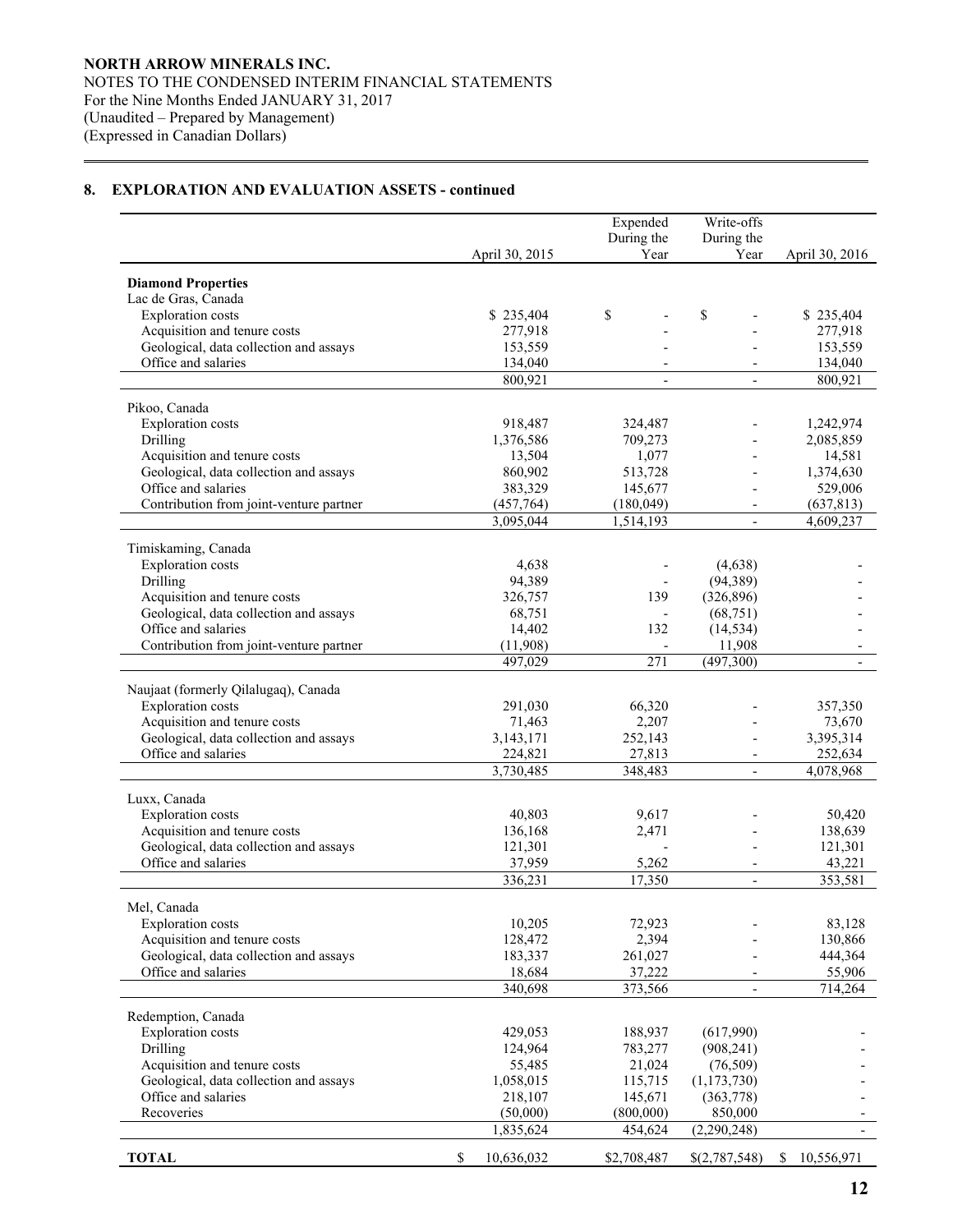Title to exploration and evaluation assets involves certain inherent risks due to the difficulties of determining the validity of certain claims as well as the potential for problems arising from the frequently ambiguous conveyancing history characteristic of many exploration and evaluation assets. The Company has investigated title to all of its exploration and evaluation assets and, to the best of its knowledge, title to all of these assets are in good standing.

### **Diamond Properties, Canada**

 $\overline{a}$ 

#### Lac de Gras, Northwest Territories

In August 2011, the Company entered into an option agreement with Harry Winston Diamond Mines Ltd. (subsequently Dominion Diamond Corp.) ("Dominion"), and Springbok Holdings Inc. ("Springbok"), to jointly explore Springbok and the Company's Lac de Gras property and Dominion's land holdings contiguous to Springbok and the Company's Lac de Gras property (collectively, the "JV Property").

Dominion was to incur exploration expenditures of at least \$5,000,000 over a 5-year period to allow the option to vest. Upon vesting, a joint venture would be formed whereby Dominion would hold a 55% interest and the Company and Springbok would share equally a 45% interest in the JV Property.

On October 24, 2012, the Company entered into an agreement with Springbok to acquire Springbok's 50% interest in the Lac de Gras property (the "Springbok Interests"). The Springbok Interests included the right to obtain a 22.5% interest in the JV Property, subject to the terms and conditions of the option agreement among Springbok, the Company and Dominion. Under the terms of the agreement with Springbok, the Company issued 1,000,000 shares at a value of \$235,000 to Springbok for the Springbok Interests. As additional consideration, in the event that Dominion exercises its option and earns a 55% interest in the JV Property (complete) and the Company subsequently incurs \$2 million in joint venture expenditures on the JV Property, the Company will issue to Springbok that number of common shares of the Company having a value of \$1 million.

During the year ended April 30, 2015, the Company was advised that Dominion had incurred \$5,000,000 of expenditures. In October 2015, the Company and Dominion finalized a joint venture agreement having an effective date of June 1, 2015 to govern the ongoing evaluation of the JV Property on the basis of a 45%/55% (North Arrow/Dominion) joint venture. Subsequent to December 2015, the Company has elected not to contribute its proportionate share of costs to the 2016 and 2017 programs and expects its interest in the joint venture to be diluted proportionately to approximately 31% at the end of the calendar 2017 program.

#### Timiskaming, Pikoo and Naujaat (formerly Qilalugaq) Diamond Projects, Canada

In April 2013, the Company closed an assignment agreement with 0954506 B.C. Ltd. ("BCCo") under which the Company acquired BCCo's interest and obligations in three option agreements to earn 80% interests in the Timiskaming, Pikoo and Naujaat (formerly Qilalugaq) diamond projects. Stornoway Diamond Corporation ("Stornoway") was the holder of a 100% interest in all three projects. BCCo is a private company controlled by a party related to a director of the Company. Under the terms of the assignment agreement, the Company paid BCCo \$20,000 and issued BCCo 500,000 transferrable share purchase warrants. Each share purchase warrant entitles the holder to acquire one common share of the Company at a price of \$0.25 for a period of five years from the date of issuance.

## *Timiskaming diamond project, Ontario/Quebec*

 During the year ended April 30, 2014, the Company earned an 80% interest in the Timiskaming diamond project in accordance with the terms of an option agreement with Stornoway. Ongoing evaluation of the project is subject to an 80%/20% (Company/Stornoway) participating joint venture.

 During the year ended April 30, 2016, the Company wrote off \$497,300 of exploration and acquisition costs related to the Timiskaming project in recognition of the lack of significant planned exploration expenditures on the property.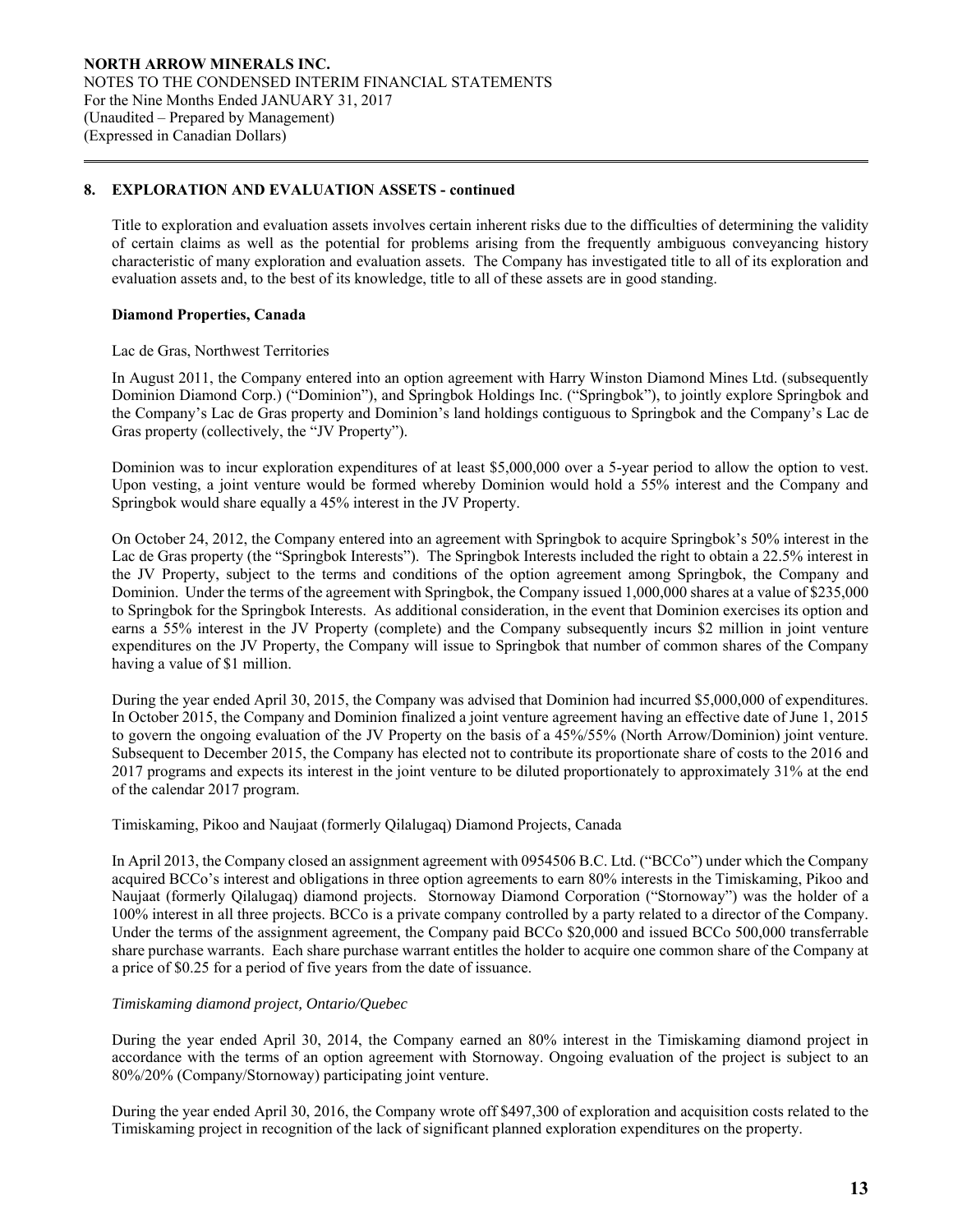### **Diamond Properties, Canada - continued**

 $\overline{a}$ 

Timiskaming, Pikoo and Naujaat (Qilalugaq) Diamond Projects, Canada - continued

#### *Naujaat (formerly Qilalugaq) diamond project, Nunavut*

During the year ended April 30, 2016, the Company earned an 80% interest in the Naujaat (formerly Qilalugaq) project in accordance with the terms of an option agreement with Stornoway. Ongoing evaluation of the project is subject to an 80%/20% (Company/Stornoway) participating joint venture. Stornoway has indicated that it will not fund its share of ongoing exploration costs and as such the Company's interest in the project shall increase proportionately.

Subsequent to January 31, 2017, the Company acquired Stornoway's remaining interest in the Naujaat (formerly Qilalugaq) project (Note 16).

The project is subject to a 3% net smelter royalty ("NSR") on metals produced and a 3% gross production royalty ("GPR") on the sale of industrial minerals, including diamonds. Effective November 21, 2016, the Company reached an agreement where each of the NSR and GPR may be reduced to 1% subject to future contingent cash payments of \$5.15M and future staged exploration expenditures totalling \$20M.

### *Pikoo diamond project, Saskatchewan*

During the year ended April 30, 2014, the Company earned an 80% interest in the Pikoo diamond project in accordance with the term of an option agreement with Stornoway. Ongoing evaluation of the project is subject to an 80%/20% (Company/Stornoway) participating joint venture. Stornoway has elected not to contribute its share of the exploration budget and as a result the Company's ownership interest in the Pikoo project is expected to increase proportionately.

Subsequent to January 31, 2017, the Company acquired Stornoway's remaining interest in the Pikoo project (Note 16).

In September 2014, the Company entered into separate option agreements with Eagle Plains Resources Ltd., Kalt Industries Ltd., and Canadian International Minerals Inc. to acquire interests in mineral properties in the Pikoo diamond project area. Under the terms of the agreements the Company could acquire 70% interests in the properties by reimbursing staking costs totalling \$5,600 (paid) and discovering a kimberlite on the properties within a three-year period. In the event that the Company earned a 70% interest in any of the properties, the property in question would be subject to a 2% GOR on diamonds, payable to the vendor. The Company and Stornoway separately agreed to evaluate these properties under the Pikoo joint venture. During the nine months ended January 31, 2017, the Company relinquished its option interest in the three agreements and wrote-off \$49,222 of expenditures at January 31, 2017.

## *Redemption diamond project, Northwest Territories*

In July 2013, the Company entered into an option agreement with Arctic Star Exploration Corp. ("Arctic Star") whereby it could earn a 55% interest in Arctic Star's Redemption project in the Lac de Gras region of the Northwest Territories. Under the terms of the option agreement, the Company could earn a 55% interest in the project by incurring \$5,000,000 in exploration expenditures prior to July 1, 2017. On July 11, 2014, the Company and Arctic Star signed an addendum to the option agreement under which the project area was expanded to include three additional mineral claims and one mining lease. Certain of the project's leases are subject to a 1.5% gross-overriding royalty ("GOR") on any diamond production and a 1.5% NSR on any other commodity mined of which 0.5% of this royalty may be purchased for \$2,000,000.

Effective January 25, 2016 the Company closed the sale of a royalty interest in the Redemption property to Umgeni Holdings International Limited ("Umgeni") for \$800,000. Umgeni is a private company of which a director of the Company is a beneficiary of the sole shareholder. Umgeni paid the Company \$800,000 to acquire the following royalty interests:

• a 1.5% GOR on diamonds and a 1.5% NSR royalty on base and precious metals for three mineral claims owned 100% by the Company and not subject to the option agreement (subsequently part of the Loki project);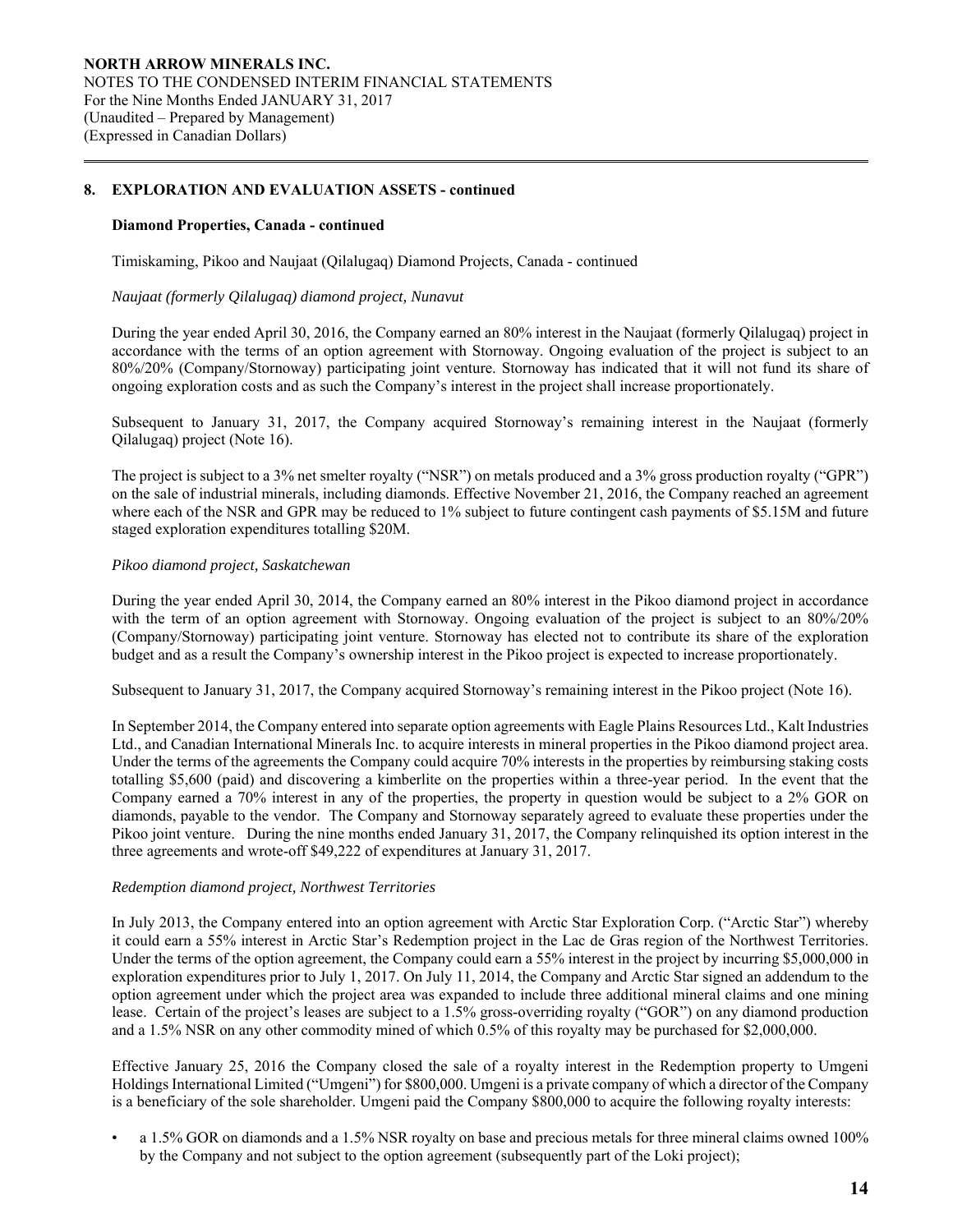### **Diamond Properties, Canada – continued**

 $\overline{a}$ 

*Redemption diamond project, Northwest Territories - continued* 

• a 1.25% GOR and 1.25% NSR on 12 mineral claims and 5 mining leases (the "ADD Claims") subject to the option agreement with Arctic Star. These 1.25% royalties will be payable from the Company's ultimate interest in the ADD claims and the Company will have sole responsibility for paying them. If the Company decided not to proceed beyond 2016 with further exploration under the option agreement with Arctic Star, Umgeni had the right to acquire the Company's interest in the option. If Umgeni did not acquire the Company's interest in the option agreement and the option agreement terminated, then Umgeni would have no further right to receive royalties for any ADD Claims in which the Company does not retain an interest. Arctic Star consented to the granting of these 1.25% royalties on the ADD Claims and the possible future transfer to Umgeni of the Company's interest in the option agreement.

It is a further term of the agreement with Umgeni that the Company must conduct a minimum \$800,000 exploration program at the Redemption project before August 31, 2016 (completed).

Effective April 30, 2016, the Company wrote off exploration and acquisition costs of \$2,290,248 related to the Redemption project in recognition of the lack of exploration success with the drilling programs. In August, 2016, Umgeni elected not to acquire the Company's interest in the option agreement and the Company issued a notice to Arctic Star of the Company's intent to relinquish its option to earn an interest in the Redemption project. Further to the July 11, 2014 addendum to the option agreement, the Company also notified Arctic Star of the Company's intent to retain a 55% interest in one mineral claim contiguous to the Redemption project. Such mineral claim remains subject to the 1.25% GOR and 1.25% NSR referred to above.

### Loki project, Northwest Territories

The Loki project consists of certain claims staked in the Lac de Gras region of the Northwest Territories. The Company holds a 100% interest in these claims subject to a 1.5% GOR on diamonds ("GOR") and a 1.5% NSR on base and precious metals granted to Umgeni under the terms of the January 2016 royalty purchase agreement.

#### Mel project, Nunavut

In July 2013, the Company acquired a 100% interest in the Mel diamond project in Nunavut. The acquisition was subject to a purchase and sale agreement with Anglo Celtic Exploration Ltd., a private company controlled by a director of the Company. Under the terms of the agreement, the Company acquired a 100% interest in the property for consideration of a 1% GOR and 250,000 warrants entitling the holder to acquire 250,000 shares at a price of \$0.65 per share for a period of five years. The warrants had a fair value of \$126,502 which has been included in acquisition costs. In addition, the Company retains the right to buy back one half of the gross overriding royalty for \$1,000,000 at any time.

#### Luxx project, Nunavut

In July 2013, the Company acquired a 100% interest in the Luxx diamond project in Nunavut. The acquisition was subject to a purchase and sale agreement with Anglo Celtic Exploration Ltd., a private company controlled by a director of the Company. Under the terms of the agreement, the Company acquired a 100% interest in the property for consideration of a 1% GOR and 250,000 warrants entitling the holder to acquire 250,000 shares at a price of \$0.65 per share for a period of five years. The warrants had a fair value of \$126,502 which has been included in acquisition costs. In addition, the Company retains the right to buy back one half of the gross overriding royalty for \$1,000,000 at any time.

### **Gold and Base Metal Properties, Canada**

 In addition to the properties described above, the Company maintains interests in various gold and base metal properties in the Northwest Territories and Nunavut.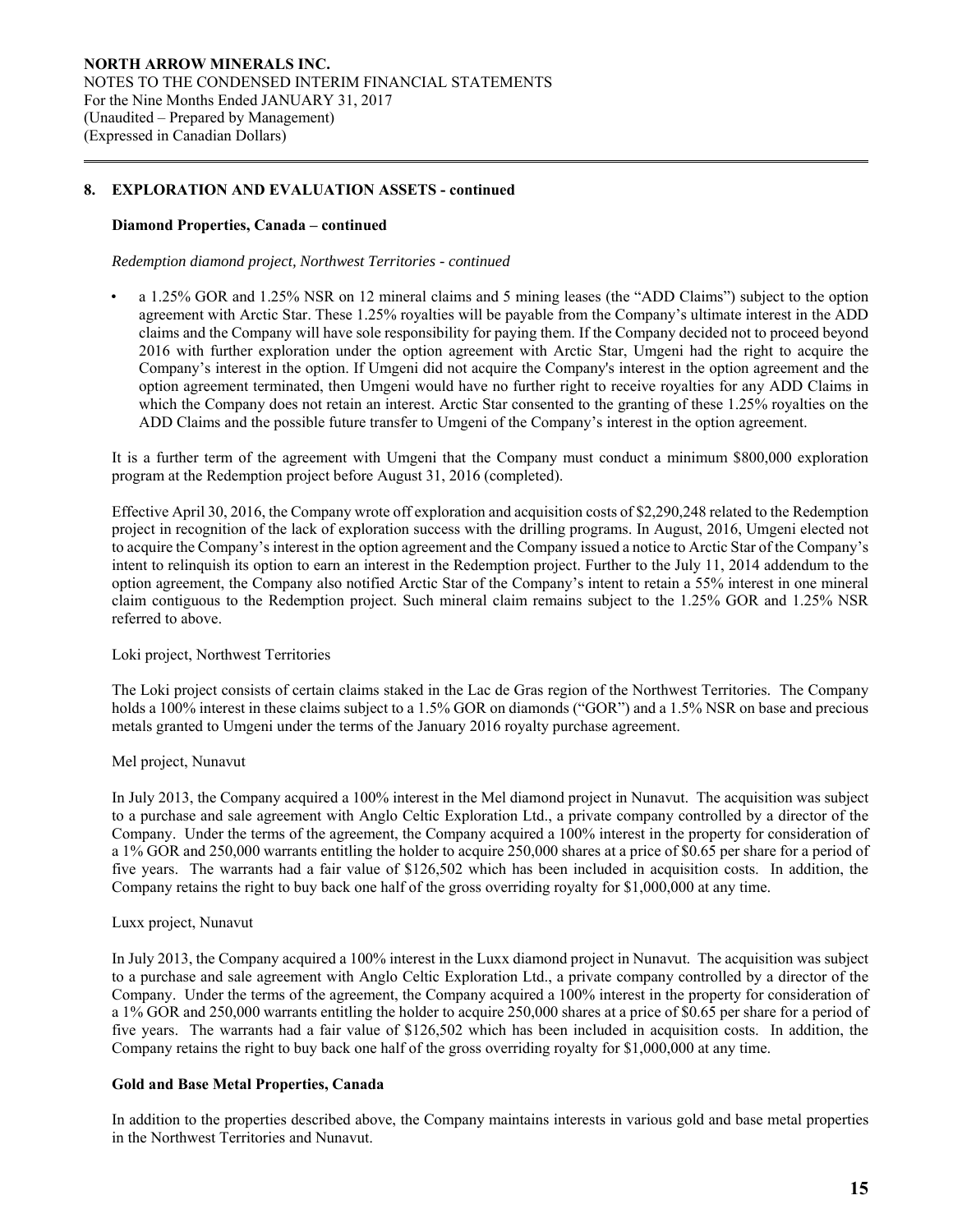#### **Gold and Base Metal Properties, Canada – continued**

Hope Bay Property, Nunavut

 $\overline{a}$ 

On January 28, 2011, amended February 1, 2013 and May 30, 2014, the Company entered into an agreement with Chelsea Minerals Corp. ("Chelsea"), whereby Chelsea had the option to earn a 60% interest in the Company's Hope Bay Oro gold project in Nunavut, consisting of five mining leases. In May 2011, Chelsea was acquired by Sennen Resources Ltd. (subsequently Sennen Potash Corp.) ("Sennen") pursuant to a Plan of Arrangement and Sennen assumed Chelsea's obligations pursuant to the agreement. Effective April 14, 2015, Sennen terminated their interest in the project pursuant to the terms of the option agreement.

Beaverdam, North Carolina, USA

Effective September 30, 2016, the Company sold data and information related to the previously written off Beaverdam Project in North Carolina to WCP Resources Ltd. for proceeds of US\$50,000 of which US\$25,000 had been received prior to January 31, 2017. Subsequent to January 31, 2017, the Company received US\$25,000 in completion of the sale.

Torp Lake, Nunavut and Phoenix, Northwest Territories

Effective May 19, 2016, the Company sold its interest in the in the previously written off Torp Lake and Phoenix mineral claims to Clean Commodities Corp. (Note 6) for consideration of 2,500,000 common shares of Clean Commodities Corp. having a fair value of \$200,000 and warrants entitling the Company to purchase an additional 1,000,000 common shares at a price of \$0.20 for a period of two years with a fair value of \$33,524.

## **9. ACCOUNTS PAYABLE AND ACCRUED LIABILITIES**

|                     |   | <b>January 31, 2017</b> | April 30, 2016 |
|---------------------|---|-------------------------|----------------|
| Trade payables      |   | 106.318                 | 576,421        |
| Accrued liabilities |   | -                       | 30,000         |
|                     |   |                         |                |
|                     | S | 106,318                 | 606,421        |

#### **10. CAPITAL STOCK AND RESERVES**

#### **Authorized share capital**

The authorized share capital of the Company is an unlimited number of common shares without par value.

#### **Share issuances**

On May 28, 2015, the Company completed a private placement of 4,211,000 flow-through shares at a price of \$0.95 per share for total gross proceeds of \$4,000,450. As part of this private placement the Company paid finders' fees and costs totalling \$347,697. There was no flow through share premium on the issuance of the flow through shares.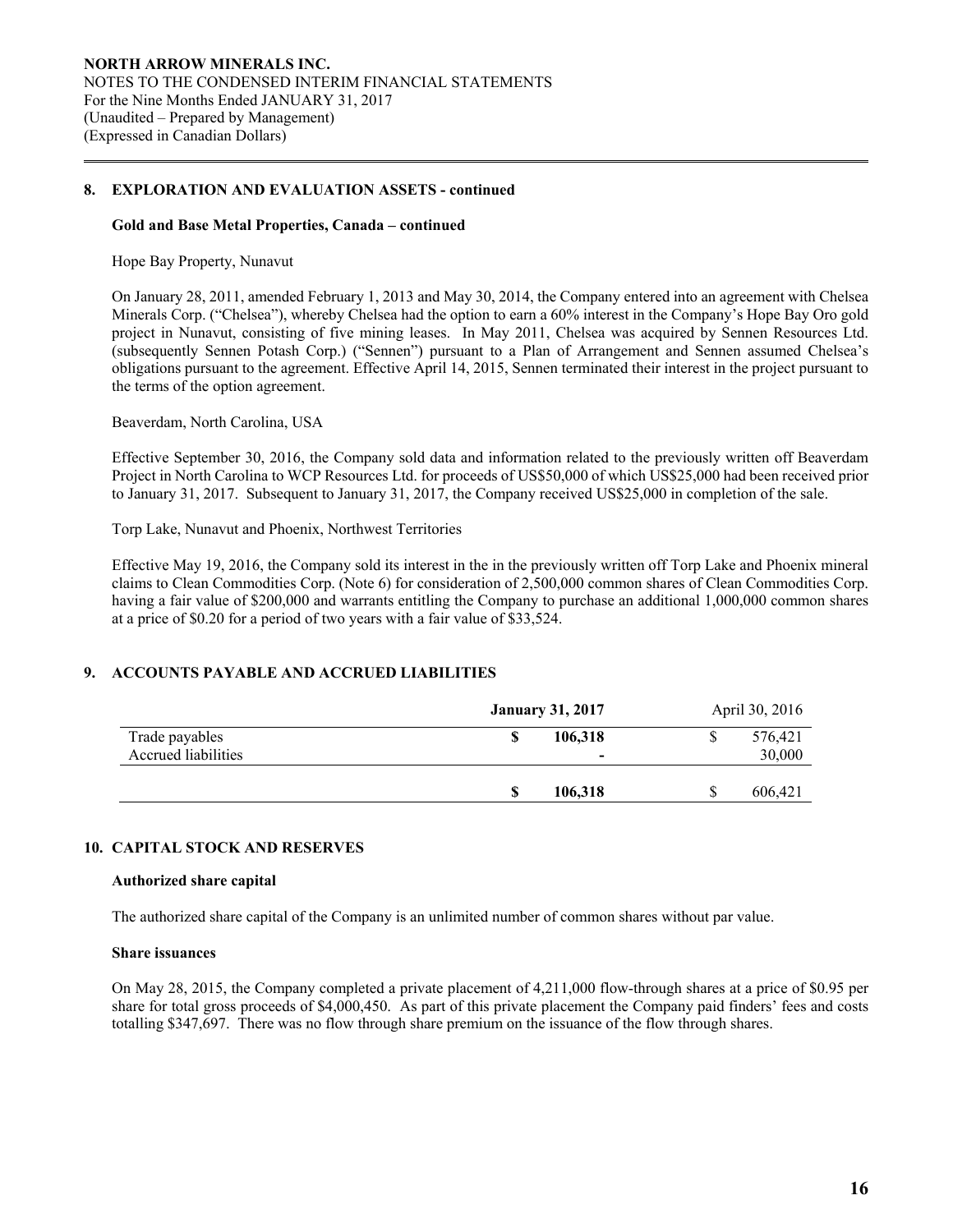### **10. CAPITAL STOCK AND RESERVES - continued**

#### **Stock options and warrants**

 $\overline{a}$ 

At the Company's Annual General Meeting held on November 9, 2016, the shareholders of the Company approved the adoption of a new stock option plan (the "Plan"). The Plan gives the directors the authority to grant options to directors, officers, employees and consultants. The maximum number of shares to be issued under the Plan is 10% of the issued and outstanding common shares at the time of the grant. The exercise price of each option granted shall not be less than the market price at the date of grant less a discount up to 25% in accordance with the policies of the TSX Venture Exchange ("TSXV"). Options granted can have a term up to 5 years with vesting provisions determined by the directors in accordance with TSXV policies for Tier 2 Issuers, with a typical vesting period of 25% upon grant and 25% every six months thereafter.

As at January 31, 2017, the following stock options were outstanding:

| Number of     | Exercise  | Number of            |                    |
|---------------|-----------|----------------------|--------------------|
| <b>Shares</b> | Price     | <b>Shares Vested</b> | <b>Expiry Date</b> |
| 2,075,000     | 0.27      | 2,075,000            | May 10, 2018       |
| 200,000       | 0.50<br>S | 200,000              | September 23, 2018 |
| 985,000       | 0.70<br>S | 985,000              | January 28, 2019   |
| 680,000       | 0.60      | 680,000              | September 25, 2019 |
| 200,000       | 0.54      | 200,000              | December 16, 2019  |
| 4,140,000     |           | 4,140,000            |                    |

A summary of the Company's stock option activity is as follows:

|                                         |            | Weighted              |
|-----------------------------------------|------------|-----------------------|
|                                         | Number     | Average               |
|                                         | of Options | <b>Exercise Price</b> |
| Balance, April 30, 2015                 | 4,318,000  | \$0.47                |
| Expired and forfeited                   | (125,000)  | 0.51                  |
| Balance, April 30, 2016                 | 4,193,000  | 0.47                  |
| Expired and forfeited                   | (53,000)   | 2.00                  |
| Balance, January 31, 2017               | 4,140,000  | \$0.45                |
|                                         |            |                       |
| Number of options currently exercisable | 4,140,000  | \$0.45                |

 During the nine months ended January 31, 2017, the Company granted nil stock options (January 31, 2016 – nil). During the nine months ended January 31, 2017, the Company recognized share-based compensation of \$2,068 (January 31, 2016 – \$143,042) relating to options vested during the period.

A summary of the Company's warrant activity is as follows:

|                           | Number       | Weighted              |
|---------------------------|--------------|-----------------------|
|                           | of           | Average               |
|                           | Warrants     | <b>Exercise Price</b> |
| Balance, April 30, 2015   | $*1,000,000$ | \$0.45                |
| Issued                    | -            |                       |
| Balance, April 30, 2016   | 1,000,000    | 0.45                  |
| Issued                    | $\,$         |                       |
|                           |              |                       |
| Balance, January 31, 2017 | 1,000,000    | \$ 0.45               |

\*- 500,000 warrants exercisable at a price of \$0.25 per share expire April 29, 2018

\*- 500,000 warrants exercisable at a price of \$0.65 per share expire August 19, 2018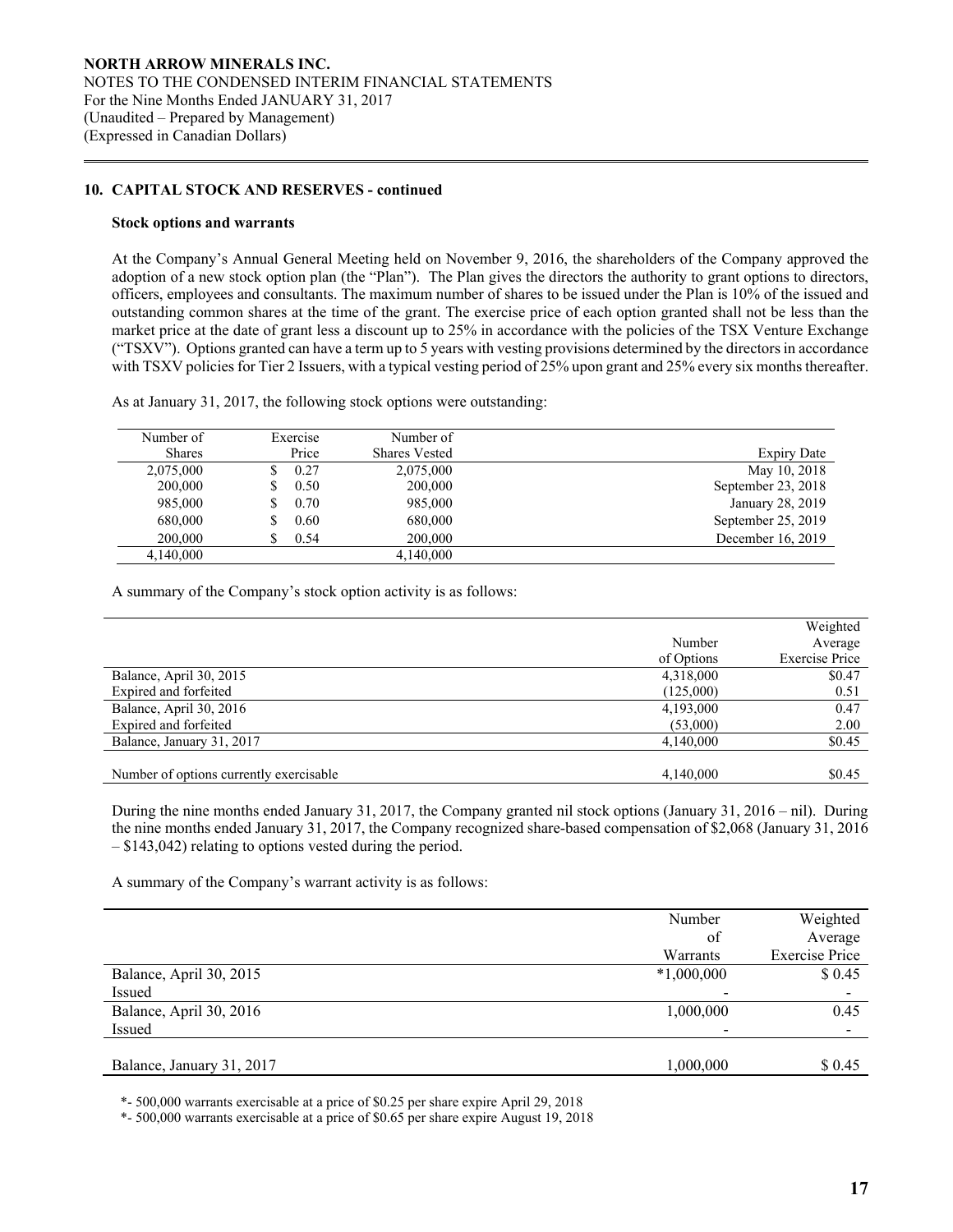### **11. RELATED PARTY TRANSACTIONS**

 Details of the transactions between the Company and related parties not disclosed elsewhere in the financial statements are disclosed below.

#### Related party transactions

 $\overline{a}$ 

Certain companies which have an officer and/or director or former officer and/or director in common and render services or are charged for certain services are as follows:

|                               | Nature of transactions                          |
|-------------------------------|-------------------------------------------------|
| Anglo-Celtic Exploration Ltd. | Office and consulting                           |
| Strongbow Exploration Inc.    | Exploration, administration and rent recoveries |
| New Dimension Resources Ltd.  | Rent recoveries                                 |
| Northair Silver Corp.         | Accounting and corporate services               |

The Company incurred the following transactions in the normal course of operations in connection with companies which have an officer and/or director in common.

- a) During the nine months ended January 31, 2017, the Company paid or accrued consulting fees of \$13,500 (2016 - \$nil) to the corporate secretary of the Company. This amount is included in salaries disclosed below.
- b) During the nine months ended January 31, 2017, the Company paid \$2,879 (2016 \$2,879) for office, costs and rent to Anglo Celtic Exploration Ltd.
- c) During the nine months ended January 31, 2017, the Company had received or accrued from New Dimension Resources Ltd. and Strongbow Exploration Inc. \$20,700 (2016 - \$14,700) for rent, office and administrative costs.
- d) Amounts due to related parties of \$2,249 (April 30, 2016 \$2,249) is owing to Northair Silver Corp., a company that previously had common officers.
- e) Included in other receivables is \$1,257 (April 30, 2016 \$9,116) due from companies having a director or officers in common.

 The remuneration of directors and key management personnel during the nine months ended January 31, 2017 was as follows:

|                                                                                                              |   | January 31,<br>2017        |   | January 31,<br>2016         |
|--------------------------------------------------------------------------------------------------------------|---|----------------------------|---|-----------------------------|
| Salaries <sup>1</sup><br>Salaries in exploration costs <sup>1</sup><br>Share-based compensation <sup>2</sup> | S | 170,044<br>60,086<br>2,068 | S | 187,654<br>42,161<br>87,391 |
| Total                                                                                                        |   | 232,198                    |   | 317,206                     |

1 – When key management is working specifically on mineral properties their time is capitalized against the mineral property.

2 – Share-based compensation is the fair value of options that have been granted to directors and key management personnel.

During the year ended April 30, 2016, the Company entered into an employment agreement with a senior employee and officer for his services requiring a minimum annual payment of \$225,000. In addition, the employment agreement contains clauses which could provide for a payment or payments in excess of \$450,000 on termination of employment or conclusion of a change in control or similar transaction.